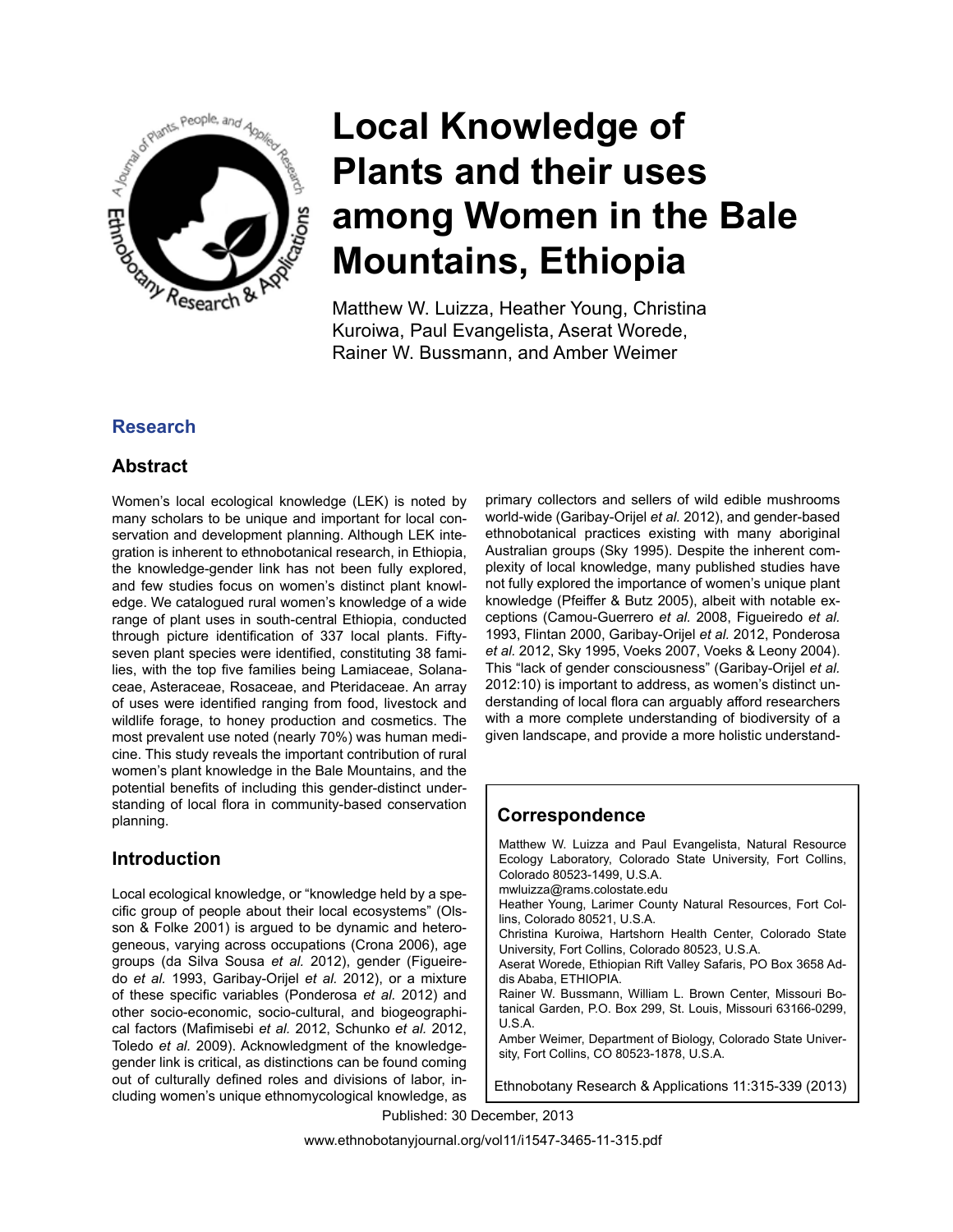ing of community priorities for conservation and sustainable management approaches.

We explored the local ethnobotanical knowledge of women in the rural town of Dinsho, located in the Bale Mountains in south-central Ethiopia. These mountains are well known for their high concentration of biodiversity and endemic species, but there remains limited understanding of the local plant knowledge. With rapid population growth in the highlands and rural people's dependence on natural resources across Ethiopia, cataloguing and preserving local ethnobotanical knowledge is critical for future community-based conservation efforts. Ethiopia's flora, comprised of approximately 6,000 higher plant species (Hedberg *et al.* 2009), is essential to human well-being and ecological diversity, but is increasingly threatened by a range of anthropogenic pressures. The United Nations Environmental Programme (UNEP) lists a number of important and linked environmental issues facing Ethiopia, including water access and availability, livestock and land degradation, and threats to biodiversity and endemism (UNEP 2008). These long-standing problems have acute impacts on plant communities, and are further heightened by a rapidly growing rural population. Some 85% of Ethiopians live in rural areas, with the vast majority of these people (approximately 90%) living in the highlands and dependent on small-scale, rain-fed subsistence agriculture (Zeleke 2010). Furthermore, between 70 and 80 percent of the population depend on traditional plant-derived medicine for their primary healthcare (Abebe 1986, Assefa *et al.* 2010).

Moreover, we have found no records or studies in the region that explore women's ethnobotanical knowledge and use of plants as part of their livelihoods. A review of four major ethnobotany peer-reviewed journals revealed thirtynine ethnobotanical studies specific to Ethiopia, spanning forty-six years (1966-2012). Although contributing greatly to the broader literature, a majority of studies only look at a single plant use category, with 26 articles (approximately 67%) looking at medicinal plants, eight articles (approximately 20%) looking at local knowledge of food plants (wild and cultivated), and three articles (approximately 8%) exploring the knowledge and use of plants providing insect-repellent qualities. Additionally, throughout much of these surveys the distinct nature of women and men's knowledge is not explicitly addressed (for the full list of sources see Appendix A). This national trend mirrors broader findings by Pfeiffer and Butz (2005), who explored over 700 ethnobiological and ethnobotanical studies from 1981-2004, discovering that less than 5% addressed gender-based differences in ethnobiological and ethnobotanical knowledge and practice.

With plants playing a critical role in the daily lives of most Ethiopians, our aim was to document and improve our understanding of the roles that plants have in rural livelihoods. Specifically, we were interested in women's knowledge and perspectives because they are greatly underrepresented in the literature, but are the primary family caretakers in Ethiopian culture. This study, thus affords access to knowledge about how plants are used in a range of different activities that may be overlooked by research that does not explore the knowledge-gender link. Such an approach has proven fruitful in other regions, including women's knowledge of a number of edible plants previously catalogued as "weeds" in the American southwest (Bean & Lawton 1993), and distinct medicinal plant knowledge of women in Borneo (Gollin 2001). This study thus, seeks to provide preliminary findings on the extent of local women's knowledge of a broad array of plant uses in the Bale Mountains, and the potential benefits that a gendered understanding of ethnobotanical knowledge can hold for local conservation.

## **Study Area**

Our study was conducted in the town of Dinsho located in the Oromia Region at the northern edge of the Bale Mountains National Park (BMNP) (Figure 1). The elevation of Dinsho is about 3,200 m with mean annual temperatures ranging from 2.4 to 15.5 C°. Precipitation for the area averages 1,219 mm annually (Assefa *et al.* 2010), and has a bimodal distribution pattern with the "small rains" called **belg** occurring from February to May and the "big rains" called **kiremt** occurring from August to October. There are approximately 3,000 residents in the town of Dinsho (Population Census Commission 2008) predominately of Oromo heritage, the main ethnic group of Ethiopia's southern highlands. Traditionally the Oromo people are agro-pastoralists and small-scale subsistence farmers that cultivate wheat and barley as a dietary staple and cash crop. To a lesser extent, cattle, goats and sheep are kept by most households. During the months of cultivation, the livestock are moved into open areas within BMNP where they are grazed until the end of harvest (FZS 2007, Stephens *et al.* 2001). The region is also an area of high biodiversity, with rare endemic species including the endangered mountain **nyala** (*Tragelaphus buxtoni*: Evangelista *et al.* 2007) and the critically endangered Ethiopian wolf (*Canis simensis*: Waltermire 1975). Additionally, Dinsho is the product of a varied elevational and climatic gradient across the region. The landscape is comprised of dense forests populated by immense trees including *Juniperus procera* Hochst. ex Endl. in the predominately dry southern expanses of Gaysay, *Hagenia abyssinica* J.F. Gmel., *Hypericum revolutum*  Vahl, *Schefflera abyssinica* (Hochst. ex A.Rich.) Harms and *Schefflera volkensii* (Harms) Harms in the wetter, northern reaches, in addition to an abundance of *Artemisia, Helichrysum*, *Ferula* and *Kniphofia* genera in the flatter sections of the valley (UNESCO 2013). Dinsho's topography and vegetation reflect the extended weathering of lava outflows stemming from the Oligocene Epoch (33.9- 23 million years B.P.) (Assefa *et al.* 2010), which have resulted in the loamy, fairly fertile, and low-density Mollic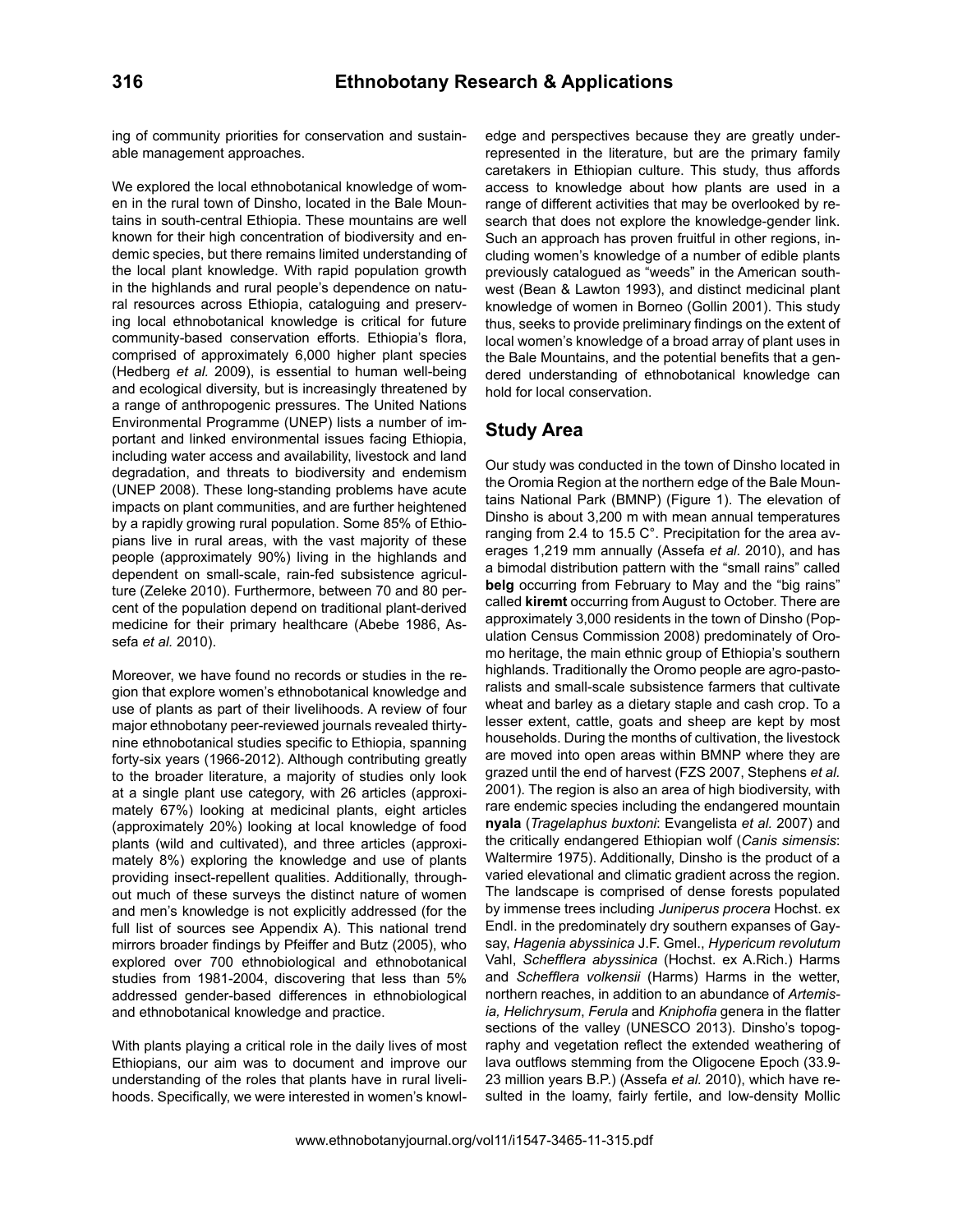

**Figure 1**. Study site of Dinsho located in the Oromia Region at the northern edge of the Bale Mountains National Park, Ethiopia.

Andosol soils commonly associated with these volcanic sites (Yineger *et al.* 2007). Threatened by deforestation and grazing pressure from a rapidly expanding population of people and livestock, the distinct vegetation of the region is critically important to human well-being and bio-<br>diversity as diversity as

"...both the conditions and the isolation of these areas have led to the evolution of unique plant communities nave led to the evolution of unique plant comm<br>that are found nowhere else" (UNEP 2008:11).

## **Methods**

Our study design was pre-approved by the Social, Behavioral, and Education Research Institutional Review Board at Colorado State University (Protocol # 12-3795H). The semi-structured focus group interview was conducted by Young and Kuroiwa in December, 2012 with interpretive support by Worede. A focus group approach was utilized, affording a view of different perspectives about the topic simultaneously (Morgan 1997) and allowing unanticipated information to emerge (Huntington 1998). Furthermore, this approach facilitated a rapid appraisal assessment, as data collection was limited to one day, so as not to unduly impede the respondents from addressing other important obligations including participation at the local market and home and child care responsibilities. Respondents included 10 local women that reside in or around the town of Dinsho. Most of these participants were over the age of 40 and recruited through a women's micro-loan program managed by a local non-profit organization. We compiled 337 pictures of plants collected by Bussmann and colleagues (2011) and found within the TROPICOS botanical database (www.tropicos.org) managed by the Missouri Botanical Garden. These pictures were organized and formatted to contain either one or two full-color images of each individual plant, in the field (often with one close-up shot of the flower, fruit or leaves), with the scientific name and local name (if known) printed on each picture. The nomenclature of all species also follows TROPICOS.

At the beginning of the focus group, a formal introduction was made, explaining the project and its goals before receiving verbal consent by each participant. Pictures were laid out on tables in groups based on habit/growth type (e.g., fern, grass, tree, shrub) and the women were encouraged to walk around, view the pictures and talk with each other as long as they needed. Each respondent collected pictures of plants they recognized, and once everyone had finished, the respondents and interviewers discussed each collected plant's local Oromiffa name and the use(s) derived from it (Figure 2). All participants had the opportunity to contribute their knowledge for each plant species. The focus group lasted for approximately six hours and was conducted in Oromiffa with the help of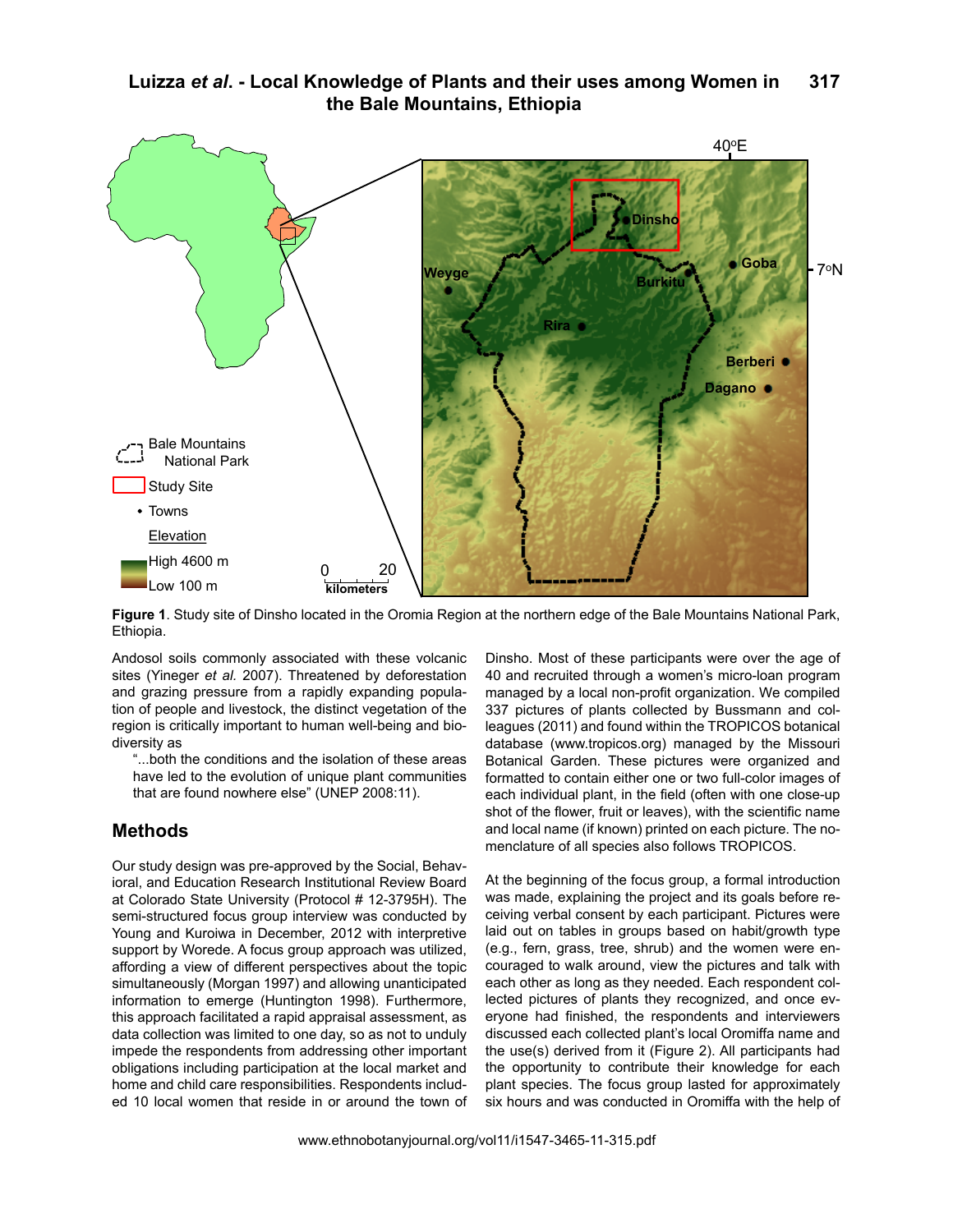

**Figure 2**. Focus group respondents identifying plants and their uses in the town of Dinsho, Oromia Region, Ethiopia.

Worede, who is conversant in Oromiffa and fluent in Amharic and English. In addition to Worede's translation help, the use of hand gestures helped transcend language barriers between the interviewers and focus group respondents. This act of pantomime was especially helpful in describing physical afflictions that medicinal plants are used to alleviate, and the specific application of different plants for medicinal purposes or as cosmetics. Plants that remained on the table were collected and placed in a folder labeled "unidentified" and the activity was repeated until all 337 plants were accounted for. The process of collecting pictures ranged from 20 to 45 minutes depending on the number of pictures in the 9 growth type categories, with some categories being combined. For example, the "herbs" category contained 160 plants, while the categories of "epiphytes", "climbers" and "vines" contained four, twenty-one, and three plants respectively, and were thus combined for the picture collection phase. Plant uses were later grouped into a set of 15 ethnobotanical provisioning service categories (Table 1), in part drawn from Bussmann and colleagues (2011) and supplemented with new categories coming out of the focus group.

## **Results**

#### *Women's Plant Knowledge*

The focus group resulted in the identification of 57 plant species (for the full list see Appendix B). All of the women were detailed and forthcoming in their descriptions of the plant uses, particularly because of the relationship that had already been built with the group by the micro-loan program. Having this established trust was critical for our study, which enacted a rapid rural appraisal approach, seeking cost-effective ways to learn about rural conditions (Chambers 1981). Such brief assessments can hold important trade-offs of data collection efficiency, and richness and potential accuracy of the data. A broad array of local and traditional ecological knowledge literature acknowledges the merits of different approaches for documenting knowledge. These approaches involve different data collection methods and levels of engagement and embeddedness in a community of interest, ranging from rapid appraisal workshops with local stakeholders, conducted in a matter of hours (Merritt *et al.* 2009), to more traditional ethnographic approaches, which are often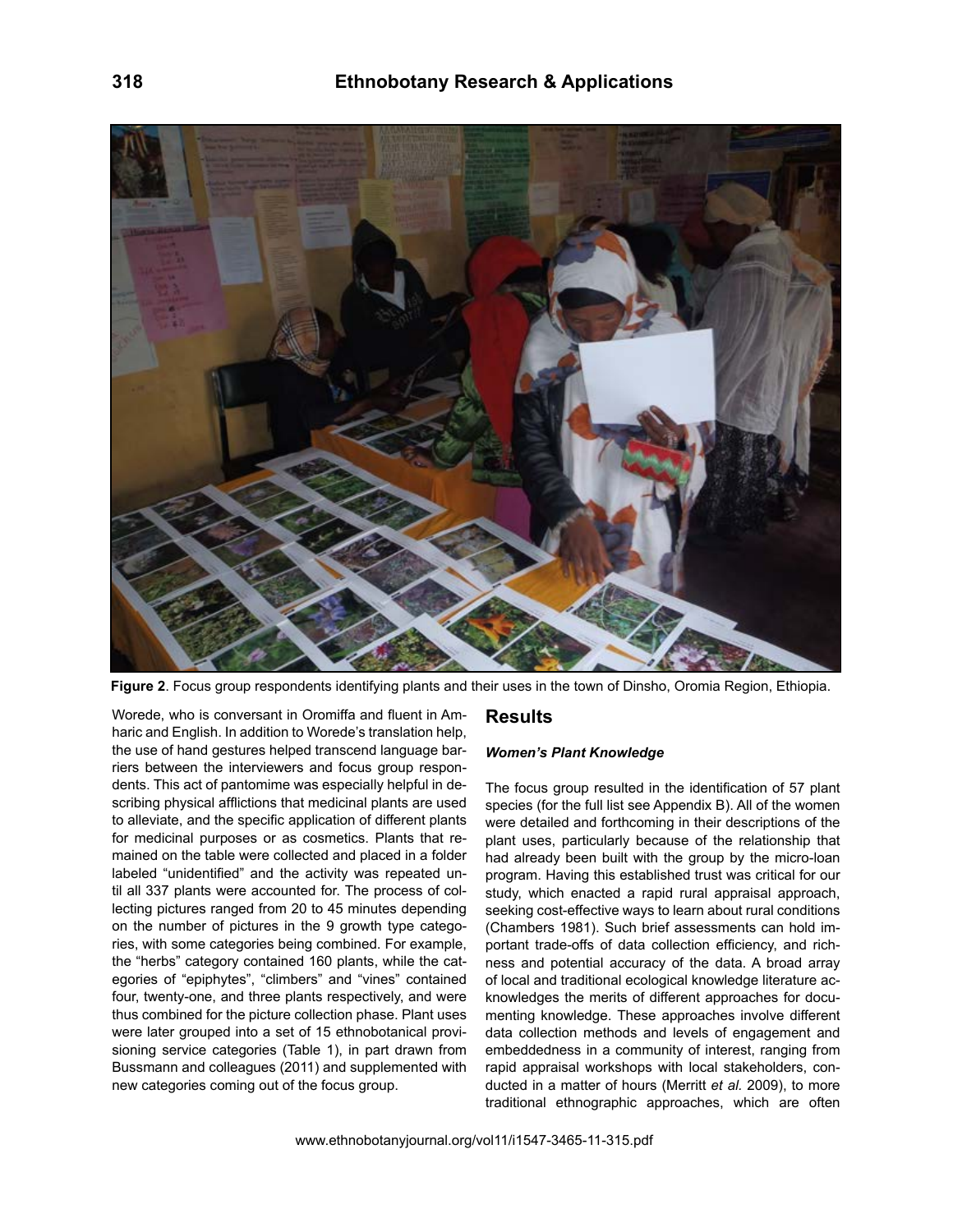**Table 1**. Description of each ethnobotanical provisioning service categories with detailed explanation of each plant use in the town of Dinsho, Oromia Region, Ethiopia. \* Denotes a new category coming out of the semi-structured focus group interview.

| <b>Plant Use</b>      | <b>Description</b>                                                                                                                                                                                                                                                                                                         |
|-----------------------|----------------------------------------------------------------------------------------------------------------------------------------------------------------------------------------------------------------------------------------------------------------------------------------------------------------------------|
| Construction          | Plants utilized in the assemblage of buildings, including homes and other habitable struc-<br>tures, fencing and large farming implements like ploughs                                                                                                                                                                     |
| Cooking               | Plants utilized as cooking implements for the preparation of food, sieves, containers for food<br>storage, or as non-stick spread for greasing clay injera pans                                                                                                                                                            |
| Cosmetics*            | Plants utilized as care substances or implements to enhance the appearance and/or odor<br>of the human body                                                                                                                                                                                                                |
| Detergent             | Plants utilized as cleaning agents for clothing or cookware/dishware                                                                                                                                                                                                                                                       |
| Firewood              | Plants gathered and utilized as fuel material                                                                                                                                                                                                                                                                              |
| Fodder                | Plants gathered and utilized as feed for domesticated livestock                                                                                                                                                                                                                                                            |
| Food                  | Plants gathered and consumed to provide nutritional support for the human body                                                                                                                                                                                                                                             |
| Forage                | Plants consumed in the wild by livestock and/or wildlife                                                                                                                                                                                                                                                                   |
| Honey Production      | Plants utilized in any aspect of honey production, including plants pollinated or nectar col-<br>lected by bees, or used in construction of beehives                                                                                                                                                                       |
| Medicinal             | Plants utilized for their actual or perceived curative properties for a variety of human physi-<br>cal ailments                                                                                                                                                                                                            |
| Other                 | Plants utilized for in a variety of other less prevalent processes (e.g., leather softeners, aro-<br>matics, paint, cleaning implements, baskets and other non-food storage containers, hats,<br>furniture, decoration, food for non-ungulate wildlife or livestock, non-construction related<br>rope/twine, toothbrushes) |
| Spiritual/Ceremonial* | Plants utilized for alleviating spiritual ailments or afflictions or for special ceremonial events                                                                                                                                                                                                                         |
| Unknown/Unidentified  | Plants with no known use or not identified in the interview process                                                                                                                                                                                                                                                        |
| Veterinary            | Plants utilized for their actual or perceived curative properties for a variety of livestock physi-<br>cal ailments                                                                                                                                                                                                        |

characterized by individual interviews and involve longterm community engagement spanning a number of years (Peloquin & Berkes 2009).

The plants identified in this study constituted 38 families, with the top five families being Lamiaceae (7 plants), Solanaceae (4 plants), Asteraceae (4 plants), Rosaceae (3 plants) and Pteridaceae (3 plants). The most prevalent use noted (nearly 70%) was medicinal application for humans (**corecha** in Oromiffa), followed by veterinary applications (Figure 3). The dominant growth type of identified plants were 40% herbs (seed-producing annuals, biennials, or perennials that do not develop persistent woody tissue and die down at the end of a growing season), 21% shrubs (relatively low height woody plants, often with several-stems), 16% trees (woody perennial plants with a single, often elongated main stem and generally few branches on their lower extent), 14% ferns (flowerless, seedless vascular plants, with roots, stems, and fronds, that reproduce by spores), 7% climbers (weak-stemmed plants, including vines, that gain support from climbing, twining, or creeping along a surface), and 2% grasses (predominately herbaceous plants with jointed stems, slender sheathed leaves, and flowers produced in spikelet bracts) (Figure 4).

The most common ailments treated by medicinal plants included gastrointestinal issues and parasites (i.e., plants acting as anthelmintics), fungal infections, fainting (i.e., plants acting as smelling salts), alleviating cold and flu symptoms, cleaning and healing open wounds, combating respiratory infections and treating **mich**, unknown diseases with uncertain causes, characterized by fever, headache, sweating, swelling and muscle spasms. For example the women noted that **mich** can be brought on by drinking coffee in the sun versus the shade, resulting in a mysterious swelling of the mouth. Various plants were noted to combat **mich** including *Cynoglossum amplifolium* Hochst. ex A.DC., *Leucas martinicensis* (Jacq.) R.Br. and *Cirsium dender* Friis, the root of the latter being chewed to alleviate symptoms, but also being a favorite forage of donkeys. The Oromiffa word for *Cirsium* sp. is **kohare**, which translates as "donkey's favorite".

When asked "do you use plants for medicine or go to the doctor?" all of the women noted that they go to the clinic to see a doctor, but first try plant-based remedies, and if the ailment worsens, then they go to the clinic. With much excitement, all agreed that more often than not, conditions improve when using traditional plant-based medicine.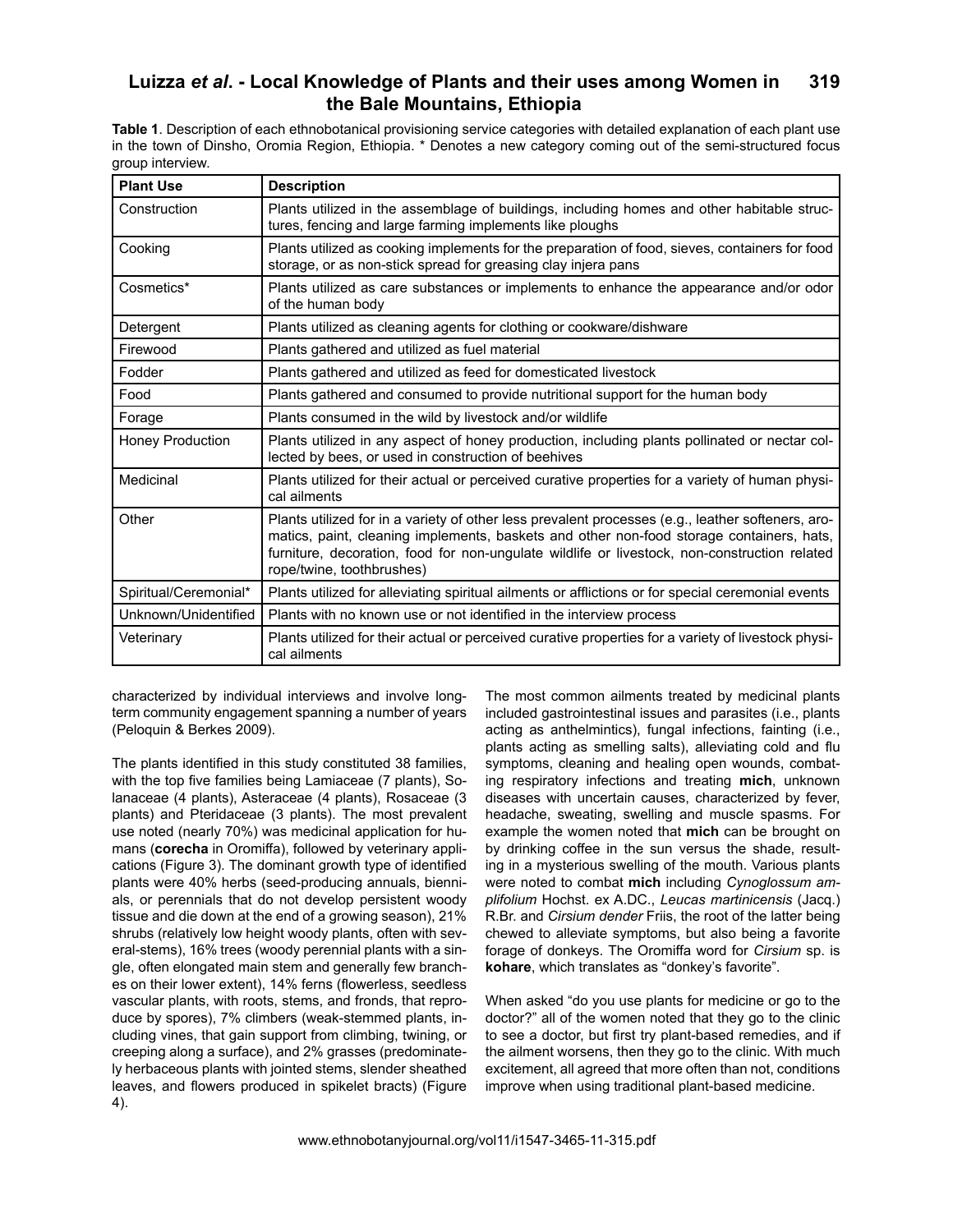

Fig 3 category. Medicinal uses constituted almost 70% of the identified uses. **Figure 3**. Women's use of plants in Dinsho, Oromia Region, Ethiopia. Number of plant species identified in each use



**Figure 4**. Number of species (by growth type) with women's uses in Dinsho, Oromia Region, Ethiopia.

Sixty-percent of the plants were identified as having only one use. Of the 40% with multiple uses, three plants (*S. volkensii*, *Ricinus communis* L. and *Solanum incanum* L.) had three uses each. The tree, *S. volkensii* (**ansha** in Oromiffa), embodied a common dual plant-use role, of medicinal and spiritual/ceremonial usage, in addition to a third use category, with the tree providing forage for cattle. For this species the respondents noted that the leaves are boiled and used to wash the body of a woman who has just given birth. This bathing process is said to cleanse the new mother, keeping her warm and keeping away evil spirits, with the vapors from the boiling leaves inhaled to induces sweating and expel the aforementioned bad spirits. Other plants with a similar dual medicinal and spiritual/ ceremonial usage included the climber *Asparagus falcatus* L. (**senti** in Oromiffa), which is crushed with one of a few variety of ferns (**kokosa** in Oromiffa) and applied as a topical anti-fungal. Additionally the stem of this plant is used with *S. incanum* and put outside of house when a baby is circumcised or if a child has chicken pox, to protect them from evil spirits. Another triple-use plant, the abundant *S. incanum* (**embouy** in Oromiffa) holds an array of medicinal properties, relieving poor digestion when the leaves are chewed with salt, stopping nose-bleeds and drying out open wounds when they become infected. Additionally, the fruit are used as a clothes detergent and as a non-stick spread for **injera** pans. **Injera** is crepe-like bread that is part of most traditional Ethiopian meals. The women further emphasized that the fruit are poisonous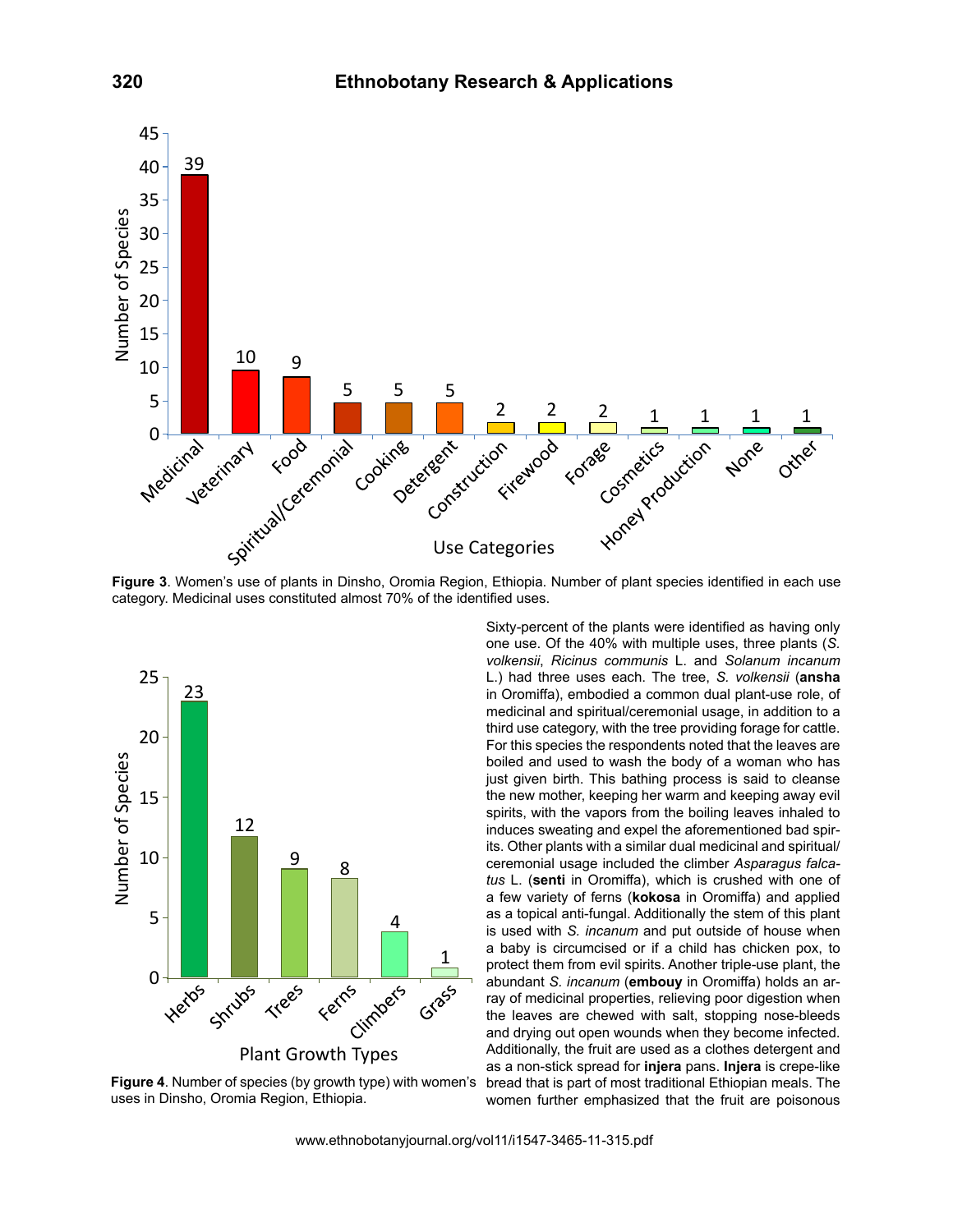if eaten and can blind if any part of it gets in a person's eyes, yet children like to bite the fruit for fun, as it stains their teeth red. The last triple-use plant, the shrub *R. communis* (**kobo** in Oromiffa) was noted to be an "oil seed" for cooking with various foods, acting as a non-stick coating for **injera** pans, and for veterinary application to relieve dry, cracked wounds on oxen.

Other plants, with fewer, but equally intriguing medicinal applications included the herb *Ocimum* cf. *obovatum* E.Mey. ex Benth. (**tosin** in Oromiffa), which is not only a food spice used in **berbere**, but is brewed as a medicinal anti-hypertensive tea to decrease high blood pressure and reduce the risk of stroke, in addition to being given after a stroke has occurred to help the body recover. The grass *Paspalum* sp. (**chokorsa** in Oromiffa) is a unique medicinal plant only used by special healers to combat venomous snake bites. The healer picks fresh blades of the grass and chews the stems, and then applies the pulp to the wound to extract the venom. It is important to note all of the women were adamant that only special healers can engage in this practice.

The second most identified plant use was veterinary application (approximately 18%). The most common treatments cited were for domestic livestock (particularly cattle) with parasites, open wounds or acting as smelling salts for animals that have fainted. These included plants like *Acanthus* sp. (**sokoro** in Oromiffa), the leaves of which are crushed and mixed with water, then sprayed on the stomach of livestock to reduce swelling, or *Amaranthus* sp. (**ralu usulé** in Oromiffa), the leaves of which are boiled with salt and fed to "skinny livestock" to "wash out the stomach" and help fatten them. Some plants like the herb *Cyclospermum leptophyllum* (Pers.) Eichler (**grisa** in Oromiffa) were noted to have both human medicinal and veterinary applications, acting as a smelling salt for both people and livestock that have fainted, with the respondents noting that the fruit are crushed and put close to the nose of the fainted to reawaken them.

Throughout the focus group process, the respondents shared additional insights of their local ecological knowledge, including broader environmental changes witnessed during their lives. When asked if they have seen

"...changes to nature...observed in your community during your lifetime, for example changes in plants, water, soils or wildlife?",

some of the women noted that certain places are "gone" including the plants and wildlife, replaced by agriculture and houses from the rapidly expanding population inside and adjacent to BMNP. One respondent further explained that many rivers have entirely dried up because the trees have all been cut in some areas, and that the water table was once accessible at one-meter depth, but now is only accessible starting at five meters depth. This statement was qualified by the same respondent noting that this issue does not affect the residents of Dinsho too much, as

the town has recently gained access to tap water. Other women nodded in agreement and added that the further you get away from the town and into the more rural areas, the more water access becomes a noticeable problem. Moreover, all of the women concurred that in the past decade the rains of both rainy seasons do not come at the expected times as they once did, resulting in more devastating droughts and floods. When asked "what do you think caused this change?", the women did not speculate too much, but a few noted that access to "tap water" and other advancements have likely caused much of the observed changes. After some silence another respondent added that "humans" in general are causing the changes, with "more people" and "more houses" in the region.

### *The Importance of Gender for Understanding Local Plant Use Knowledge*

Findings from the focus group revealed local women's knowledge of plants to cover a wide range of use categories, with respondents being especially knowledgeable about plants providing medicinal and veterinary services. We argue that a more concerted, systematic exploration of the knowledge-gender link should be undertaken in ethnobotanical studies in Ethiopia and more broadly. These gender distinctions in plant knowledge and prevailing plant use patterns are known to often be linked with daily activities, predominately coming out of socially defined gender roles (Pfeiffer & Butz 2005, Ponderosa *et al.* 2012), and play an important role in how plants are valued both economically and intrinsically (Camou-Guerrero *et al.* 2008, Ponderosa *et al.* 2012). Only two studies could be found in Ethiopia that explore a wide range of plant uses (Bussmann *et al.* 2011, Gemedo-Dalle *et al.* 2005), with each having barriers to conducting a truly systematic comparison. The work of Gemedo-Dalle and colleagues (2005) for instance, occurs in a different region of the country, with distinct flora. Bussmann and colleagues (2011) although occurring in the same region as our study and only documenting men's ethnobotanical knowledge also does not provide a truly clean comparison. First, demographic distinctions exist that could interfere with an accurate understanding of gender-distinct knowledge, with the women interviewed in this study coming from an urbanized town on the edge of a national park, and the men from the Bussmann and colleagues study coming from an extremely remote village. Additionally, despite building on an existing plant identification database of Bussmann *et al.* the data for each study were collected in different manners. Our focus group participants were recruited through non-random convenience sampling facilitated by a local non-profit, and focused entirely on picture identification. Bussmann and colleagues administered semi-structured questionnaires and conducted individual interviews in the field with respondents randomly selected from the local community. Additionally, plants were identified from a mixture of live cut specimens and field identification. Despite these issues, and finding no other studies in the region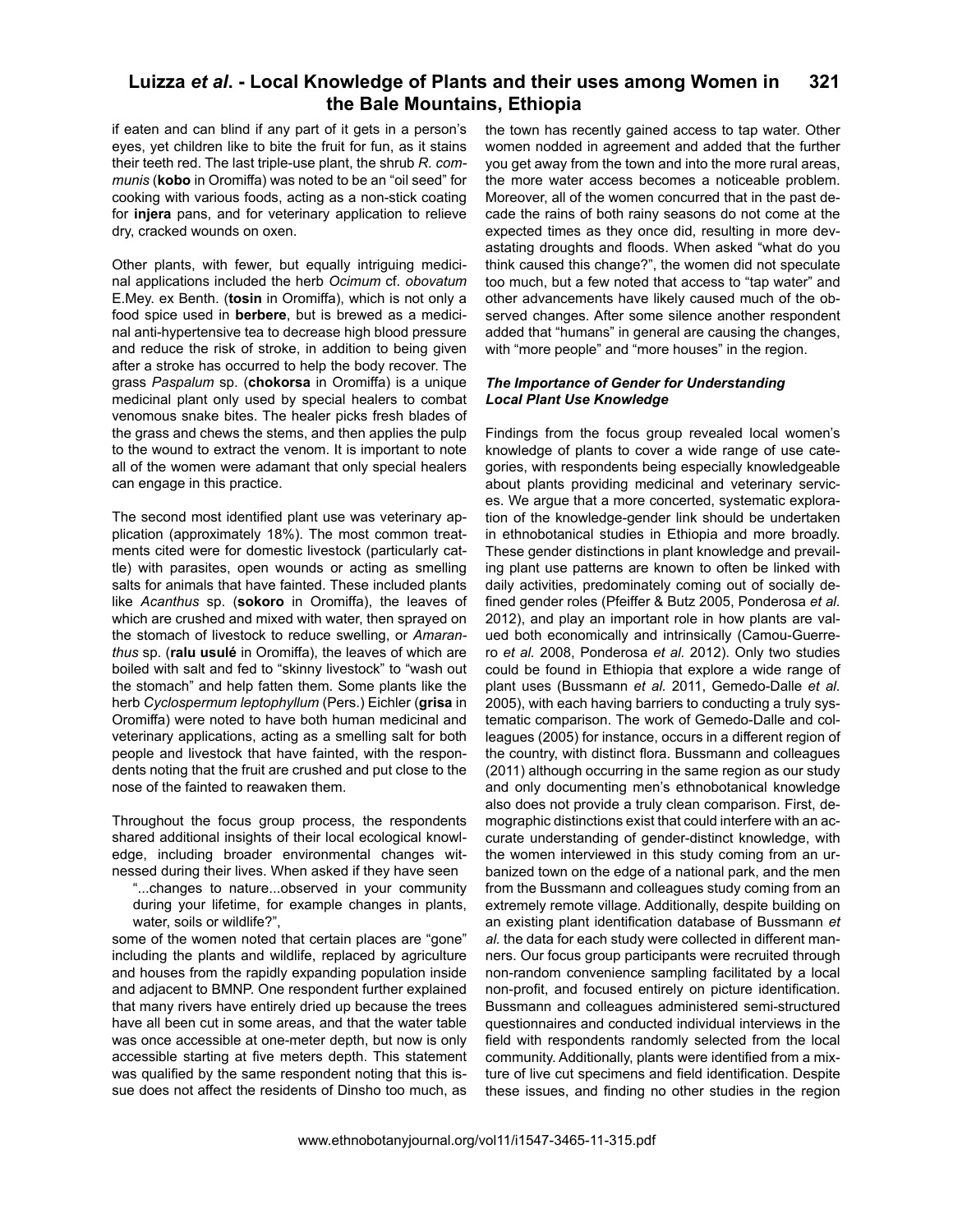that explore a wide range of plant uses that we could conduct a comparison of in *lieu* of Bussmann *et al.* their study was deemed useful to highlight potentially significant differences in gendered knowledge in the region, and speak to the importance of future systematic exploration of the knowledge-gender link.

Their research documents an equally wide range of plant use knowledge in the Bale Mountains, as we have attempted in this study, but looks solely at men. Twelve adult male respondents from a rural village adjacent to a protected hunting concession provided detailed information about 294 local plants. Noticeable distinctions are present when looking at the most widely identified categories of the men compared to the women from our focus group. Our aforementioned results denote the two largest use categories being plants providing human medicinal services and veterinary services respectively (almost 70% of the plants identified constituting the former category and approximately 18% in the latter). For men in the region, the largest use category of 172 species (nearly 60%) were plants identified as providing forage and fodder for livestock (especially cattle), with the second largest use category at 51 species (approximately 17%), being plants that act as firewood.

Moreover, 162 species were identified by the men as having "no use". Closer examination of these plants reveals ten of these "no use" species to have identified uses by the women from this study (See Appendix B for full list). Such species included *Helichrysum formosissimum* Sch. Bip., which the women noted to provide honey production services, with bees pollinating and collecting nectar from the flowers, and thus acting as a useful plant for local bee-keepers. *Satureja* sp. (**nana** in Oromiffa) was noted to be consumed by people in the form of tea and also dried and made into potpourri for its pleasant aroma. Additionally, *Stachys* sp. was identified by the women as having medicinal properties, with the leaves crushed and the extracted juice added to coffee, or topically applied, to reduce cold and flu symptoms including fever, chills and stomach aches. A final example is *Dorstenia soerensenii*  Friis, which the women noted to provide veterinary services, with the plant crushed and applied topically to heal oxen harness wounds.

With medicinal and veterinary applications being the most prevalent use categories identified by our female respondents (approximately 86% of uses), we were interested in further gauging the agreement on plant uses between men and women in the region and the broader ethnobotany literature, in addition to exploring the efficacy of our picture identification methodology. We compared the uses of medicinal and veterinary plants described by the women with that of a local male elder working at BMNP, who is known to be extremely knowledgeable about medicinal plants. The inclusion of this local "expert" was done simply to build on the surface distinctions found between

our study and the findings of Bussmann and colleagues, and further gauge general agreement around the plants the women identified as providing medicinal and veterinary services. Additionally, we hoped to reveal potential overlap or distinctions in specific application methods, but not treat the exercise as a systematic method for validating the women's knowledge. Our male respondent was shown all 57 plants identified in the focus group, but was unaware of the women's responses, and asked to show us which have medicinal and veterinary applications and explain their uses. Fourteen plants were identified, with around 85% agreement on general medicinal and veterinary properties. When inconsistencies arose, they stemmed from differences in specific ailments alleviated, with additional nuances present when comparing the women's description of some of these plant uses with the local male respondent, and the broader ethnobotany literature.

For example, the herb *Bidens macroptera* (Sch.Bip. ex Chiov.) Mesfin was identified by the women's focus group as a medicinal plant, the flowers and leaves of which are used to remove pus from infected wounds. Our male respondent noted this same plant to be a medicinal herb, but that the leaves are used to make a tea to alleviate stomach ailments. Similarly, the shrub *Rhamnus prinoides*  L'Hér. (**geesho** in Oromiffa) was identified by the male respondent as having medicinal properties, with the leaves heated by the fire until dried, then ground into a powder and applied to cuts, whereas the women's focus group noted this plant as being fermented and used to make the alcoholic beverage **teg**. It is important to note that all the women were adamant that as Muslims, they do not drink or even make this beverage for others. When exploring the broader ethnobotany literature, validation is found for both distinct uses as an alcoholic beverage (Bussmann *et al.* 2011) and as a medicinal plant for the same region (Bussmann *et al.* 2011, Yineger *et al.* 2007) and other regions in Ethiopia (Teklehaymanot & Giday 2007, Teklehaymanot *et al.* 2007, Zenebe *et al.* 2012). A final illustrative example of this partial identification correspondence is present with the herb *Artemisia absinthium* L. (**ch'igun** in Oromiffa). The women noted that people attacked by the "evil eye" smell the plant to induce screaming and thus release the evil inflicted on them. Although this plant was not identified as having any medicinal or veterinary application by our local male respondent, the broader literature confirms this plant as having medicinal, spiritual and "homeopathic" uses (Bekalo *et al.* 2009, Bussmann *et al.* 2011, PFAF 2012, Yineger *et al.* 2007).

Seventeen species identified by our female respondents were not found in any of the other Ethiopia ethnobotany studies reviewed. This included the herb *Delphinium wellbyi* Hemsl. (**helo ababa** in the national language Amharic) which was noted to have strictly spiritual/ceremonial uses. The flowers are said to be picked by children at the start of the "new year" and carried in celebration, with the children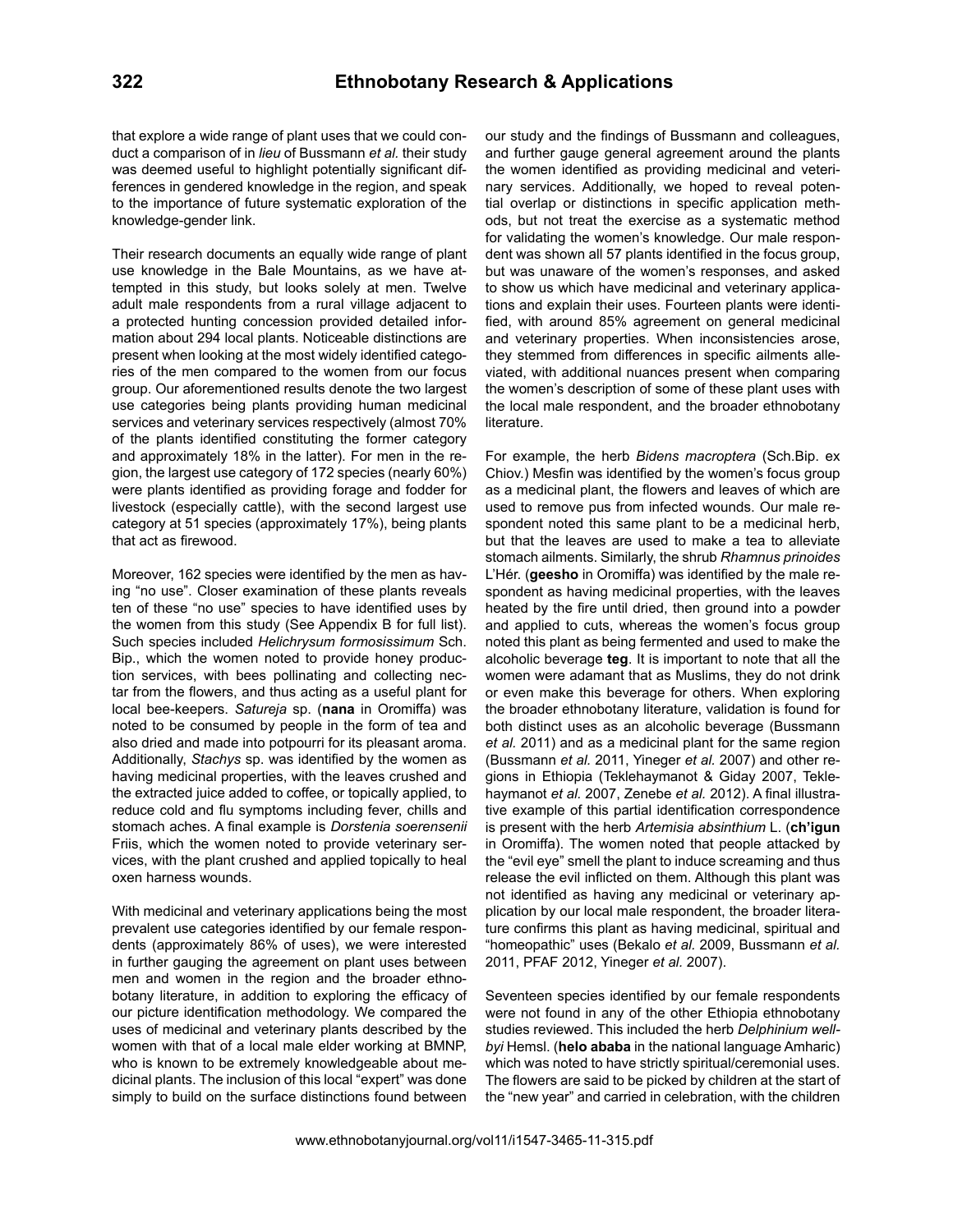singing and dancing around the river. Others included the herb *Plantago palmata* Hook.f. (**anamuru** in Oromiffa), identified by the focus group as having medicinal applications, including the treatment of parasites, swollen tonsils and general throat swelling, and the fern *Thelypteris* sp. (**kokosa** in Oromiffa), identified by the women as another medicinal plant, the leaves of which are crushed, mixed with butter and applied as a topical anti-fungal medication. All three of these species were additionally noted by men in the Bussmann *et al.* (2011) study as having "no use".

This assessment revealed the women participants were generally able to identify plants just as well as our male participant, and additionally possessed unique knowledge about local flora. This warrants further research, as such distinct knowledge can better inform ethnobotanical studies and local conservation planning conducted in the Bale Mountains.

## **Discussion**

This study should be viewed as an initial attempt to catalogue and engage rural women's local ecological knowledge of plants in the Bale Mountains of Ethiopia, revealing important preliminary findings of the distinct nature of women's local plant knowledge and the efficacy of our rapid appraisal approach. Inherent trade-offs and different benefits of the varied local ecological knowledge collection methods exist (Berkes & Berkes 2009, Fazey *et al.* 2005, 2006, Marie *et al.* 2009, Merritt *et al.* 2009, Peloquin & Berkes 2009), but with any given methodology, gaining the trust of participants is critical. In our case, the focus group respondents were members of a microloan program, and had a pre-existing level of trust and comfort with each other. Additionally, they were trusting of our research team as the non-profit who has worked with these women over many years gave their full support of our research endeavors. The importance of trust-building is present in other local ecological knowledge research as well (Fernandez-Gimenez *et al.* 2006, Wagner & Fernandez-Gimenez 2008). In a study of wetlands conservation management in Australia, researchers spent two months volunteering with land managers to gain a better understanding of existing conservation issues and to build trust between the research team and managers participating in the study (Fazey *et al.* 2005).

Future research on women's ethnobotanical knowledge is warranted, in addition to a more comprehensive comparison of their plant knowledge with that of local men, to build on these preliminary findings and address limitations inherent to our survey methodology. Contextualizing this study within broader discussions of gendered knowledge in the ethnobiology literature and elsewhere is important in relaying the intrinsically dynamic nature of local and traditional ecological knowledge. Since the 1960s and 1970s the idea of heterogeneous intra-cultural varia-

tion in knowledge has become popular in the fields of anthropology and biology, but existing quantitative studies of ethnobotany have not fully accounted for important variables like age and gender in their sampling approaches (Reyes-Garcia *et al.* 2007). Although this lack of conceptual and methodological consistency has led to some conflicting conclusions in measures of individual knowledge, a growing understanding of the importance of gender distinctions can be found in the ethnobiology literature and other related fields.

Pfeiffer and Butz's (2005) important assessment of the limited exploration of gender-based differences within recent ethnobiology work additionally provides a multidisciplinary review of 220 gender-inclusive studies from an array of disciplines with cases spanning the globe. They reveal the great extent of gender distinctions in ethnobiological knowledge and practice, arguing that

"just as the recognition of spatial and temporal variation in ecological systems enables researchers to understand how system components behave both independently and in relation to one another, recognizing the patterns of spatial and temporal variation in cultural systems facilitates a more holistic understanding of the independent and interrelated factors underlying gender differentiation in ethnobiological knowledge and practice" (Pfeiffer & Butz 2005:264).

A number of more recent ethnobiological and ethnobotanical studies further corroborate the importance of gender-distinct knowledge. Exploring the distribution of local plant knowledge in rural communities in Brazil, Ponderosa *et al.* (2012) argue plant knowledge to be intimately related to use patterns, with women generally having greater knowledge of medicinal plants and men having greater knowledge of timber resources and other plants used for construction. Similar important findings of gender-distinct knowledge linked with use patterns and gender-based division of labor are present with Figueiredo *et al.*'s (1993) study of an island fishing community off of the coast of southeastern Brazil, assessments of plant knowledge of indigenous communities in northern Mexico (Camou-Guerrero *et al.* 2008), and knowledge and utilization of mushrooms spanning Africa, Australia, Eastern Europe, Latin America, and Southeast Asia (Garibay-Orijel *et al.* 2012). Moreover, as noted by Pfeiffer and Butz (2005), research outside of the ethnobiology literature including local and traditional ecological knowledge scholarship based in the fields of anthropology, community based natural resource management and ecology argue for the importance of understanding gender-distinct knowledge, including Fernandez-Gimenez (2000), whose assessment of ecological knowledge of Mongolian pastoralists reveals gender to be a factor of noticeable variability in knowledge of specific plant species; a finding further echoed by Turner *et al.* (2000) when exploring traditional ecological knowledge of aboriginal groups in British Columbia, Canada. Shackleton *et al.* (2011) goes even further to uncover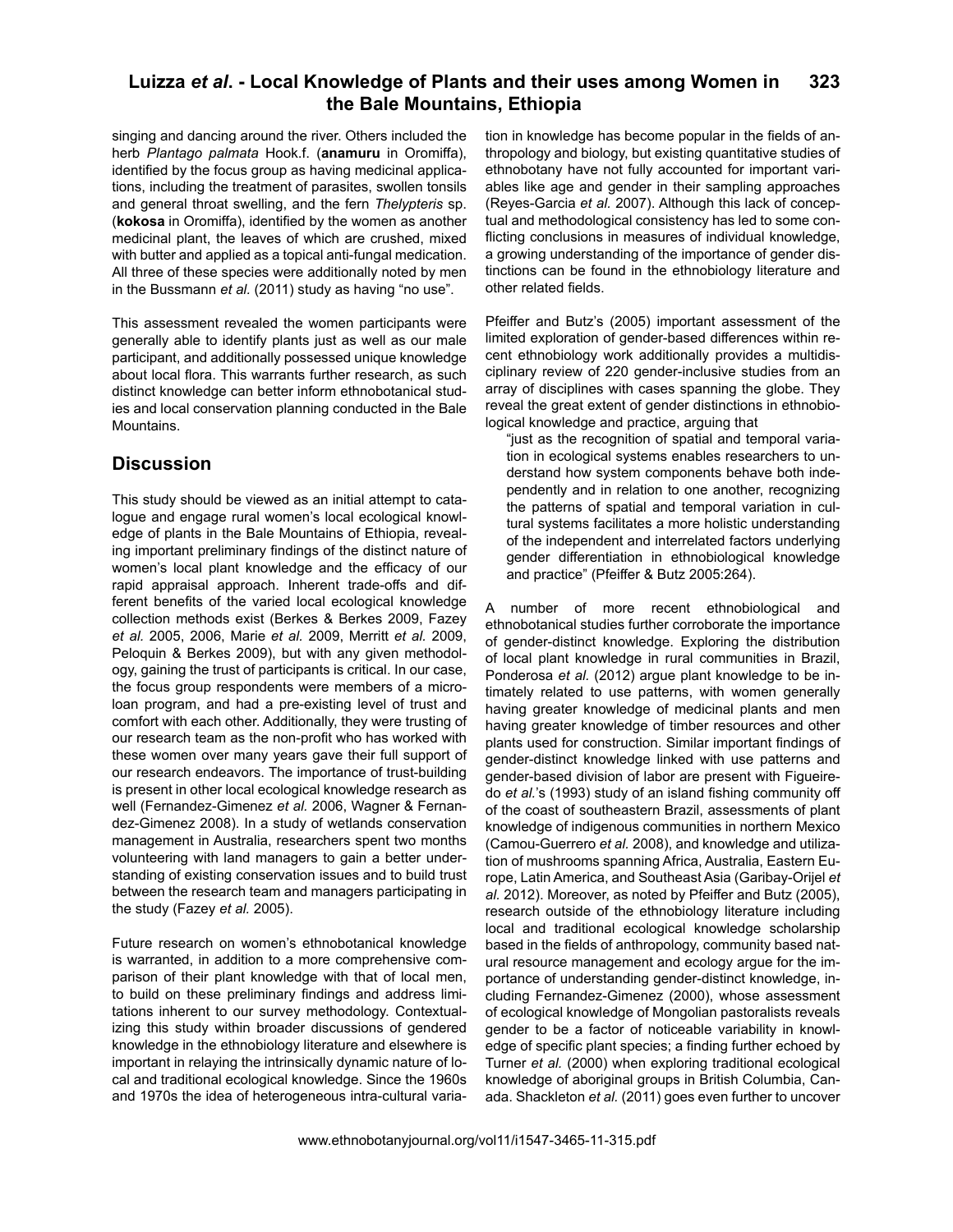potential negative unintended consequences of policies that overlook the dynamic and heterogeneous nature of local knowledge. They explore the potential benefits derived by local South African communities from invasive prickly pear (*Opuntia ficus-indica* L.), which the national government has taken a concerted effort to eradicate. They document an array of prickly pear products that are used and sold domestically by rural communities including jams, syrups, beer, medicine and even the fruit itself. Women are noted to comprise a much higher proportion of those involved in the prickly pear economy, and thus highly dependent on it, as

"the prickly pear trade (like several other petty trading activities) offers a chance to earn income in a way that requires relatively little skill and capital, and so is an attractive opportunity for this demographic group" (Shackleton *et al.* 2011:183),

which due to lower socio-economic standing and limited access to education are at much greater risk to chronic poverty.

Although our study further supports the notion of the importance of gender-distinct knowledge, limitations are present with the methodology employed. The following example of the tree *H. abyssinica* (**kosso** in Amharic and **heto** in Oromiffa) is illustrative. Following the initial rounds of plant identification, we asked the focus group participants, "are there other plants we have not mentioned that you use?" All of the women nodded and the first plant discussed was *H. abyssinica,* which was noted by all to be an extremely important plant in the region. The women explained that it provides medicinal properties, with the flowers used as an anthelmintic to combat tapeworm, in addition to being a critical timber source for house construction and furniture. *Hagenia abyssinica* was present in the pool of 337 plant identification pictures (ID # 16057) but not identified by the women. This oversight likely stems from both color pictures of *H. abyssinica* being close up shots of the flower, with no reference to the tree in its entirety including the bole and branches. This may also explain the limited number of plants validated by our local male respondent from BMNP, who identified 14 medicinal and veterinary plants from the pool of 57 plant pictures identified by the focus group.

Additionally, some of the plant pictures had the local Oromiffa name, previously determined by Bussmann and colleagues (2011) survey of Oromo men in the Bale region, printed on the picture. This may have led to a level of undue influence. While most women were unable to read the plant names since they were written in the Latin alphabet instead of the Arabic script in which Oromiffa is written, a few women were able to identify the Oromo names written on the pictures and then shared those names with the group, aiding in identification. This played a large role within the fern growth type. The Oromiffa name for this growth type is **kokosa**, and this name was labeled on most of the fern pictures. Subsequently all focus group

respondents immediately noted whenever encountering one of these pictures, that **kokosa** had anti-fungal medicinal properties. Perhaps all 8 ferns identified by the women did contain the same medicinal properties, but removing any local plant names from future picture identification interviews would likely mitigate confusion or unintentional influence on participant responses.

The overall low identification rate within the pool of 337 plants may also be influenced by other factors including the rapid rate of urbanization in the town and the sampling that occurred to inform the photos that were used in this study was conducted in the more rural areas around a protected hunting concession south-east of Dinsho (Bussmann *et al.* 2011). This area may have a much higher level of floral diversity than Dinsho, thus further reinforcing the need to include field identification in follow-up studies in the region.

Having a female translator in the future may also be beneficial. While the interviewers in this study were both women, the translator was a man. Having a group consisting entirely of women may lead to more trust and uninhibited communication among the women, especially when discussing plants used for personal health and hygiene.

## **Conclusions**

Rural women's local ecological knowledge in the Bale Mountains reflects a rich and unique understanding of plants and broader environmental processes occurring in the region, and supports the argument of strong links between resource knowledge and use (Reyes-Garcia *et al.* 2007). With a majority of ethnobotanical studies focusing on medicinal plants, traditional healers are often the main interview respondents, and those roles tend to be filled by men. Yineger *et al.* (2007), looking at veterinary application of plants in the Bale region, notes that women made up less than 20% of the traditional healers interviewed in their study, but that these women were just as knowledgeable as the men. For Assefa *et al.* (2010), the Bale region was one of three study sites making up a extensive survey of the medicinal properties of *H. abyssinica*. Although they had a mix of male and female respondents, the authors do not relay how many of each gender made up the total pool of 90 respondents. Bussmann *et al.*'s (2011) exploration of a wide range of plant uses in the Bale region only interviewed men due to the lack of access to women participants. Our findings suggest this may hold important implications for our understanding of ethnobotany in the region and effectively addressing local conservation issues.

A number of scholars argue that ethnobotanical studies are critical for ecological conservation (Cohen *et al.* 1991, Figueiredo *et al.* 1993). For example this deep understanding of a landscape's flora is known to often capture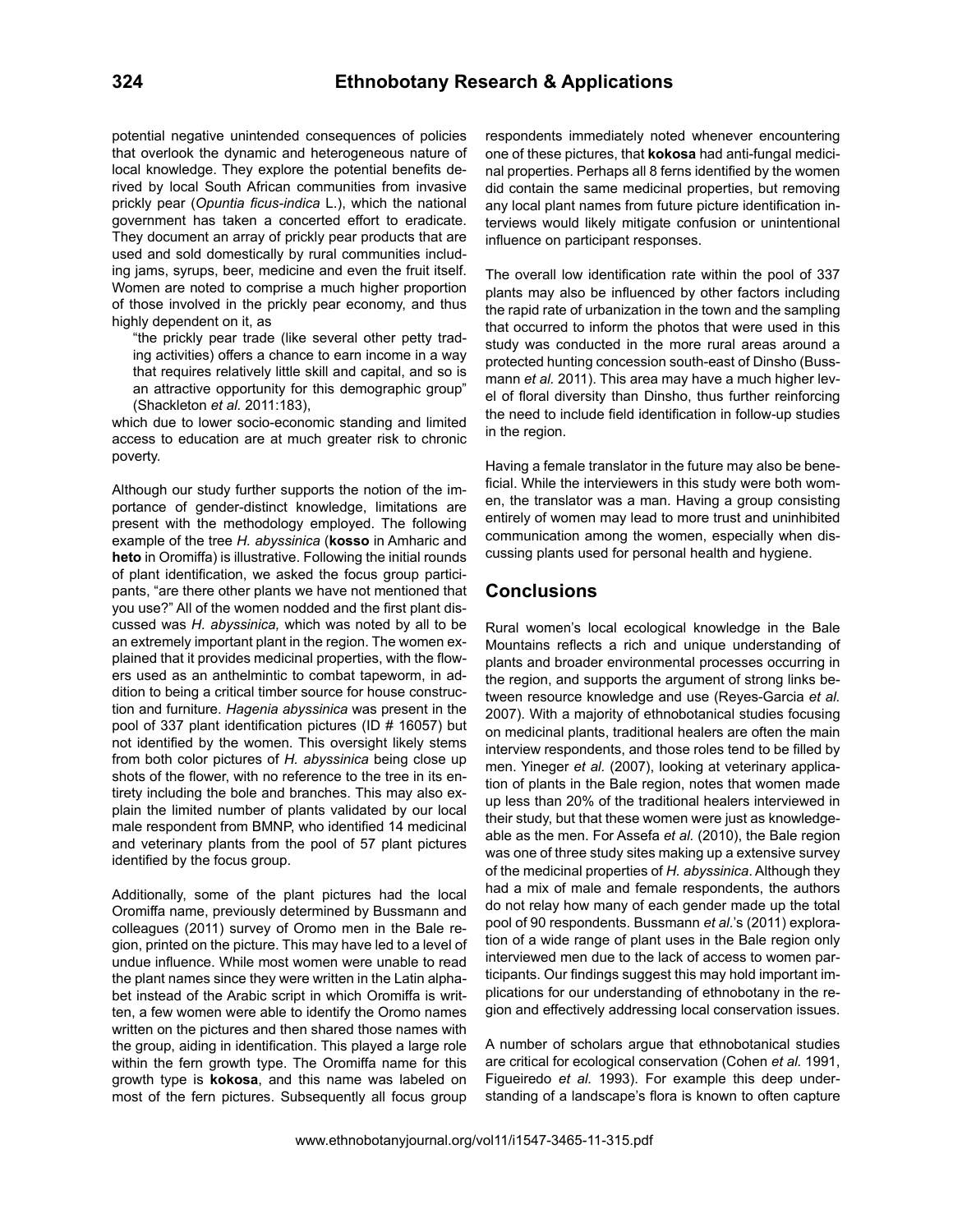unnoticed variants in plant species, which is crucial for understanding biodiversity in a given region, with

"...recognition of "kinds" or "strains" of wild species which offer no morphological or otherwise tangible differences but which are well established and named in the native classifications" (Schultes 1994:204).

Furthermore, identifying not only the extent of knowledge and present variation of species, but also understanding what species are the most important to local resource users and why, is of equal importance for effective conservation planning and may reveal knowledge on existing local conservation methods (Ponderosa *et al.* 2012). Documentation and assessment of gender-distinct ethnobotanical knowledge arguably can provide a more nuanced and holistic understanding of local ecological knowledge and local valuation of services provided by different plant species. This can hold important weight for determining local conservation targets and overlaps and disconnects between different user groups in regards to their priorities.

This study reveals the broad extent of local women's plant knowledge and their especially detailed knowledge of medicinal and veterinary plants (approximately 86% of uses), with respondents identifying 57 plants constituting 38 families across six growth types. Furthermore, it reveals the urgent need to include this gender-distinct understanding of local flora in a region with few ethnobotanical studies and limited exploration of the knowledge-gender link. In addition to the added insights afforded, this "gender consciousness" is vital for effective and holistic management of plant resources and attempts at community-based conservation. Engaging local women about their local ecological knowledge in many ways provides a level of empowerment for participants. The focus group respondents at first thanked our research team for coming to teach them about plants, but we quickly clarified that they were the teachers, and their excitement at this unexpected role change was quickly noticed. Moreover, the women noted that the focus group process made them aware of an existing disconnect they have overlooked yet perpetuated in their daily lives. One where "nature and plants" are separate from "people and livelihoods", and more importantly revealed the strong connections between these critically interconnected parts.

# **Acknowledgments**

We are grateful to the local women of Dinsho who participated in this study, graciously imparted their knowledge, and generously shared in their time, personal stories and infectious laughter. We are equally grateful to Colorado State University's Center for Collaborative Conservation and the 501(c)(3) non-profit, The Murulle Foundation for providing research grant and fellowship support for this project. We also thank all of our American and Ethiopian research team members for their important contributions to this work, and the anonymous reviewers who provided

valuable comments and discussion that have greatly improved this manuscript.

# **Authors' Contributions**

MWL and PE co-designed the study. HY, CK and A. Worede conducted the focus group and MWL collected additional observational data. MWL coordinated the analysis and interpretation of the data and wrote the manuscript, with feedback and additional contributions made by all co-authors. RWB compiled the plant picture identification database used in the study, which was modified by A. Weimer for use in the field.

# **Literature Cited**

Abebe, W. 1984. Traditional pharmaceutical practice in Gondar region, northwestern Ethiopia. *Journal of Ethnopharmacology* 11:33-47.

Abebe, W. 1986. A survey of prescriptions used in traditional medicine in Gondar region, northwestern Ethiopia: General pharmaceutical practice. *Journal of Ethnopharmacology* 18:147-165.

Asfaw, Z. & M. Tadesse. 2001. Prospects for sustainable use and development of wild food plants in Ethiopia. *Economic Botany* 55(1):47-62.

Assefa, B., G. Glatzel & C. Buchmann. 2010. Ethnomedicinal uses of *Hagenia abyssinica* (Bruce) J.F. Gmel. among rural communities of Ethiopia. *Journal of Ethnobiology and Ethnomedicine* 6:20-29.

Balemie, K. & F. Kebebew. 2006. Ethnobotanical study of wild edible plants in Derasheand Kucha Districts, south Ethiopia. *Journal of Ethnobiology and Ethnomedicine* 2:53-61.

Bean, L.J. & H.W. Lawton. 1993. Some explanations for the rise of cultural complexity in Native California with comments on proto-agriculture and agriculture. Pp. 27-54 in *Before the Wilderness: Environmental management by Native Californians*. Edited by T.C. Blackburn & K. Anderson. Ballena Press, Menlo Park, California, U.S.A.

Bekalo, T.H., S.D. Woodmatas & Z.A. Woldemariam. 2009. An ethnobotanical study of medicinal plants used by local people in the lowlands of Konta Special Woreda, southern nations, nationalities and peoples regional state, Ethiopia. *Journal of Ethnobiology and Ethnomedicine* 5:26-40.

Belaynah, A., Z. Asfaw, S. Demissew & N.F. Bussa. 2012. Medicinal plants potential and use by pastoral and agropastoral communities in Erer Valley of Babile Wereda,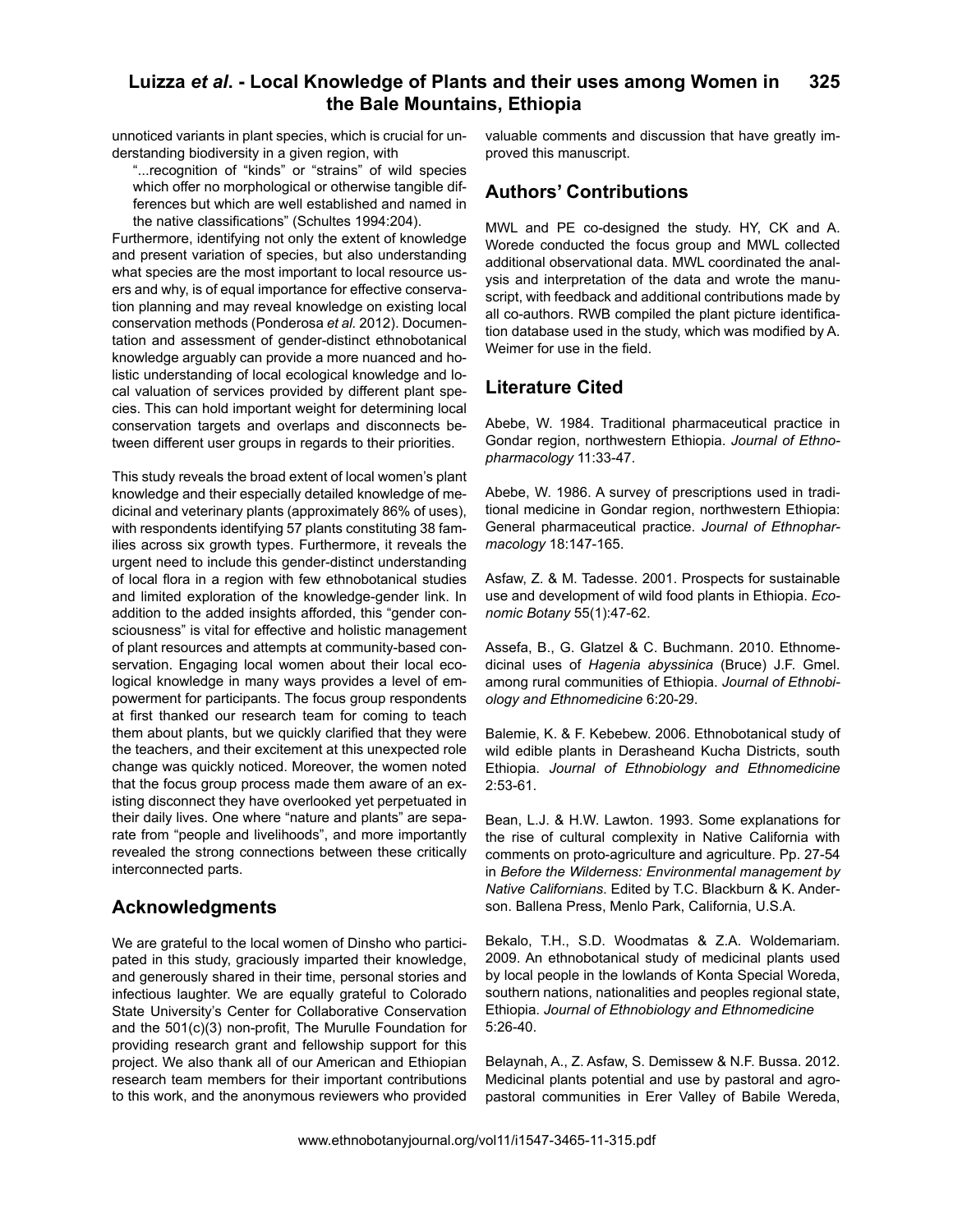eastern Ethiopia. *Journal of Ethnobiology and Ethnomedicine* 8:42-64.

Berkes, F. & M.K. Berkes. 2009. Ecological complexity, fuzzy logic, and holism in indigenous knowledge. *Futures* 41:6-12.

Bezuneh, T. & A. Feleke. 1966. The production and utilization of the genus *Ensete* in Ethiopia. *Economic Botany* 20(1):65-70.

Bussmann, R.W., Swartzinsky, P., Worede, A., & Evangelista, P. 2011. Plant use in Odo-Bulu and Demaro, Bale region, Ethiopia. *Journal of Ethnobiology and Ethnomedicine* 7:28-48.

Camou-Guerrero, A., V. Reyes-García, M. Martínez-Ramos & A. Casas. 2008. Knowledge and use value of plant species in a Rarámuri community: A gender perspective for conservation. *Human Ecology* 36(2):259-272.

Chambers, R. 1981. Rapid rural appraisal: rationale and repertoire. *Public Administration and Development* 1:95- 106.

Cohen, J.I., J.B. Alcorn & C.S. Potter. 1991. Utilization and conservation of genetic resources: International projects for sustainable agriculture. *Economic Botany* 45(2):190- 199.

Crona, B.I. 2006. Supporting and enhancing development of heterogeneous ecological knowledge among resource users in a Kenyan seascape. *Ecology and Society* 11(1):32-54.

Da Silva Sousa, R., N. Hanazaki, J.B. Lopes & R.F. Melo de Barros. 2012. Are gender and age important in understanding the distribution of local botanical knowledge in fishing communities of the Parnaíba Delta Environmental Protection Area? *Ethnobotany Research and Applications* 10:551-559.

Esser, K.B., K. Semagn & L. Wolde-Yohannes. 2003. Medicinal use and social status of the soap berry endod (*Phytolacca dodecardra*) in Ethiopia. *Journal of Ethnopharmacology* 85:269-277.

Evangelista, P., P. Swartzinski & B. Waltermire. 2007. A profile of the mountain nyala (*Tragelaphus buxtoni*). *African Indaba* 5(2):1-47.

Fassil, H. 2005. Beyond plants, professionals, and parchments: The role of home-based medicinal plant use and traditional health knowledge in primary health care in Ethiopia. *Ethnobotany Research and Applications* 3:37-49.

Fazey, I., J.A. Fazey & D.M.A. Fazey. 2005. Learning more effectively from experience. *Ecology and Society*  10(2):4-25.

Fazey, I., J.A. Fazey, J.G. Salisbury, D.B. Lindenmayer & S. Dovers. 2006. The nature and role of experiential knowledge for environmental conservation. *Environmental Conservation* 33(1):1-10.

Fernandez-Gimenez, M.E. 2000. The role of Mongolian nomadic pastoralists' ecological knowledge in rangeland management. *Ecological Applications* 10(5):1318-1326.

Fernandez-Gimenez, M.E., H.P. Huntington & K.J. Frost. 2006. Integration or co-optatin? Traditional knowledge and science in the Alaska Beluga Whale Committee. *Environmental Conservation* 33(4):306-315.

Feyessa, D.H., J.T. Njoka, Z. Asfaw & M.M. Nyangito. 2012. Comparative analysis of Indigenous knowledge on use and management of wild edible plants: The case of central east Shewa of Ethiopia. *Ethnobotany Research and Applications* 10:287-304.

Figueiredo, G.M., F.H. Leitão-Filho & A. Begossi. 1993. Ethnobotany of Atlantic forest coastal communities: Diversity of plant uses in Gamboa (Itacuruçá Island, Brazil). *Human Ecology* 21:419-430.

Flatie, T., T. Gedif, K. Asres & T. Gebre-Mariam. 2009. Ethnomedical survey of Berta ethnic group Assosa Zone, Benishangul-Gumuz regional state, mid-west Ethiopia. *Journal of Ethnobiology and Ethnomedicine* 5:14-24.

Flintan, F. 2000. *A Gender-Sensitive Study of Perceptions & Practices in and around Bale Mountains National Park, Ethiopia*. WWF International Technical Report. Interregional Support to Conservation of Tropical Forests and Local Peoples Forest Management. Research on Gender in Ethiopia, Project Number 9Z0709.01.

FZC. 2007. *Bale Mountains National Park, General Management Plan 2007- 2017*. Frankfurt Zoological Society. Oromia Regional Government, Addis Ababa, Ethiopia.

Garibay-Orijel, R., A. Ramírez-Terrazo & M. Ordaz-Velázquez. 2012. Women care about local knowledge, experiences from ethnomycology. *Journal of Ethnobiology and Ethnomedicine* 8:25.

Gedif, T. & H.J. Hahn. 2003. The use of medicinal plants in self-care in rural central Ethiopia. *Journal of Ethnopharmacology* 87:155-161.

Gemedo-Dalle, T., B.L. Maass & J. Isselstein. 2005. Plant biodiversity and ethnobotany of Borana pastoralists in southern Oromia, Ethiopia. *Economic Botany* 59(1):43- 65.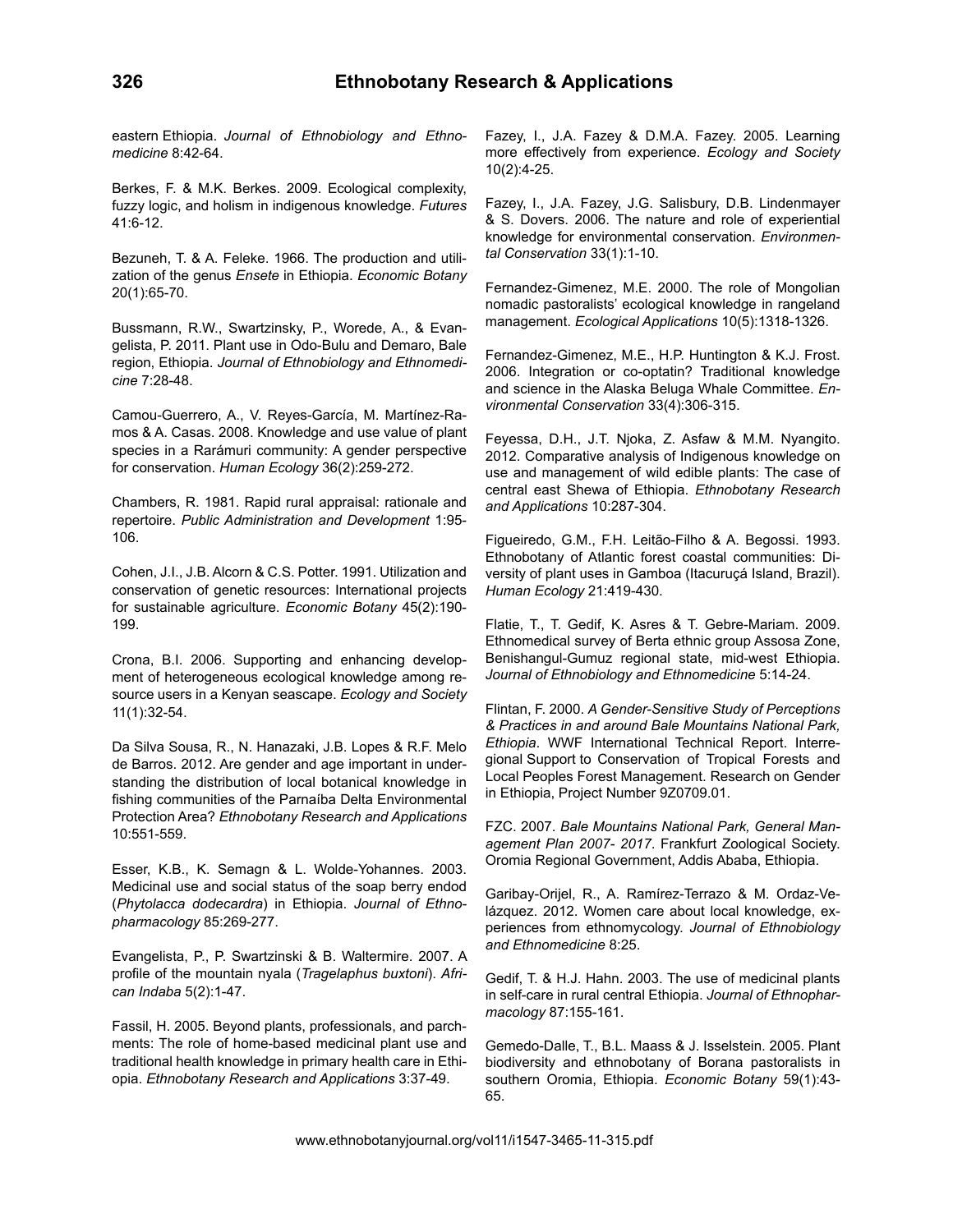Geyid, A., D. Abebe, A. Debella, Z. Makonnen, F. Aberra, F. Teka, T. Kebede, K. Urga, K. Yersaw, T. Biza, B.H. Mariam & M. Guta. 2005. Screening of some medicinal plants of Ethiopia for their anti-microbial properties and chemical profiles. *Journal of Ethnopharmacology* 97:421-427.

Giday, M., Z. Asfaw, T. Elmqvist & Z. Woldu. 2003. An ethnobotanical study of medicinal plants used by the Zay people in Ethiopia. *Journal of Ethnopharmacology* 85:43- 52.

Giday, M., T. Teklehaymanot, A. Animut & Y. Mekonnen. 2007. Medicinal plants of Shinasha, Agew-awi and Amhara peoples in northwest Ethiopia. *Journal of Ethnopharmacology* 110:516-525.

Giday, M., Z. Asfaw & Z. Woldu. 2009a. Medicinal plants of the Meinit ethnic group of Ethiopia: An ethnobotanical study. *Journal of Ethnopharmacology* 124:513-521.

Giday, M., Z. Asfaw, Z. Woldu & T. Teklehaymanot. 2009b. Medicinal plant knowledge of the Bench ethnic group of Ethiopia: An ethnobotanical investigation. *Journal of Ethnobiology and Ethnomedicine* 5:34-43.

Giday, M., Z. Asfaw & Z. Woldu. 2010. Ethnomedical study of plants used by Sheko ethnic group of Ethiopia. *Journal of Ethnopharmacology* 132: 75-85.

Gollin, L.X. 2001. T*he Taste and Smell of ''Taban Kenyah'' (Kenyah Medicine): An exploration of chemosensory selection criteria for medicinal plants among the Kenyah Leppo' Ke of East Kalimantan, Borneo, Indonesia*. Ph.D. dissertation (Anthropology). University of Hawai`i, Honolulu, Hawai`i, U.S.A.

Hedberg, I., I. Friis & E. Person. 2009. Editors of *Flora of Ethiopia and Eritrea*. Volume 8. Addis Ababa University, Addis Ababa, Ethiopia.

Huntington, H.P. 1998. Observation on the utility of the semi-directive interview for documenting traditional ecological knowledge. *Arctic* 51:237-242.

Karunamoorthi, K., K. Ilango & A. Endale. 2009a. Ethnobotanical survey of knowledge and usage custom of traditional insect/mosquito repellent plants among the Ethiopian Oromo ethnic group. *Journal of Ethnopharmacology* 125: 224-229.

Karunamoorthi, K., A. Mulelam & F. Wassie. 2009b. Assessment of knowledge and usage custom of traditional insect/mosquito repellent plants in Addis Zemen Town, south Gonder, north western Ethiopia. *Journal of Ethnopharmacology* 121:49-53.

Karunamoorthi, K. & E. Husen. 2012. Knowledge and self-reported practice of the local inhabitants on traditional insect repellent plants in western Hararghe zone, Ethiopia. *Journal of Ethnopharmacology* 141:212-219.

Karunamoorthi, K. & E. Tsehaye. 2012. Ethnomedical knowledge, belief and self-reported practice of local inhabitants on traditional antimalarial plants and phytotherapy. *Journal of Ethnopharmacology* 141:143-150.

Mafimisebi, T.E., A.E. Oguntade, A.N. Fajemisin & P.O. Aiyelari. 2012. Local knowledge and socio-economic determinants of traditional medicines' utilization in livestock health management in Southwest Nigeria. *Journal of Ethnobiology and Ethnomedicine* 8:2-9.

Marie, C.N., N. Sibelet M. Dulcire, M. Rafalimaro, P. Danthu & S.M. Carrière. 2009. Taking into account local practices and indigenous knowledge in an emergency conservation context in Madagascar. *Biodiversity Conservation*  18:2759-2777.

Mengitsu, F. & H. Hager. 2008. Wild edible fruit species cultural domain, informant species competence and preference in three districts of Amhara Region, Ethiopia. *Ethnobotany Research and Applications* 6:487-502.

Merritt, W.S., D. Duncan, G. Kyle & D. Race. 2009. *Using Local Knowledge to Identify Drivers of Historic Native*  Vegetation Change. 18<sup>th</sup> World IMACS / MODSIM Congress, 13-17 July 2009, Cairns, Australia. http://mssanz. org.au/modsim09.

Mesfin, F., S. Demissew & T. Teklehaymanot. 2009. An ethnobotanical study of medicinal plants in Wonago Woreda, SNNPR, Ethiopia. *Journal of Ethnobiology and Ethnomedicine* 5:28-45.

Mesfin, F., M. Giday, A. Animut & T. Teklehaymanot. 2012. Ethnobotanical study of antimalarial plants in Shinile District, Somali Region, Ethiopia, and *in vivo* evaluation of selected ones against *Plasmodium berghei*. *Journal of Ethnopharmacology* 139:221-227.

Morgan, D.L. 1997. *Focus Groups as Qualitative Research.* Second edition. Sage Books, Thousand Oaks, California, U.S.A.

Olsson, P. & C. Folke. 2001. Local ecological knowledge and institutional dynamics for ecosystem management: A study of Lake Racken Watershed, Sweden. *Ecosystems* 4(2):85-104.

Peloquin, C. & F. Berkes. 2009. Local knowledge, subsistence harvests, and social-ecological complexity in James Bay. *Human Ecology* 37:533-545.

Pfeiffer, J.M. & R.J. Butz. 2005. Assessing cultural and ecological variation in ethnobiological research: The im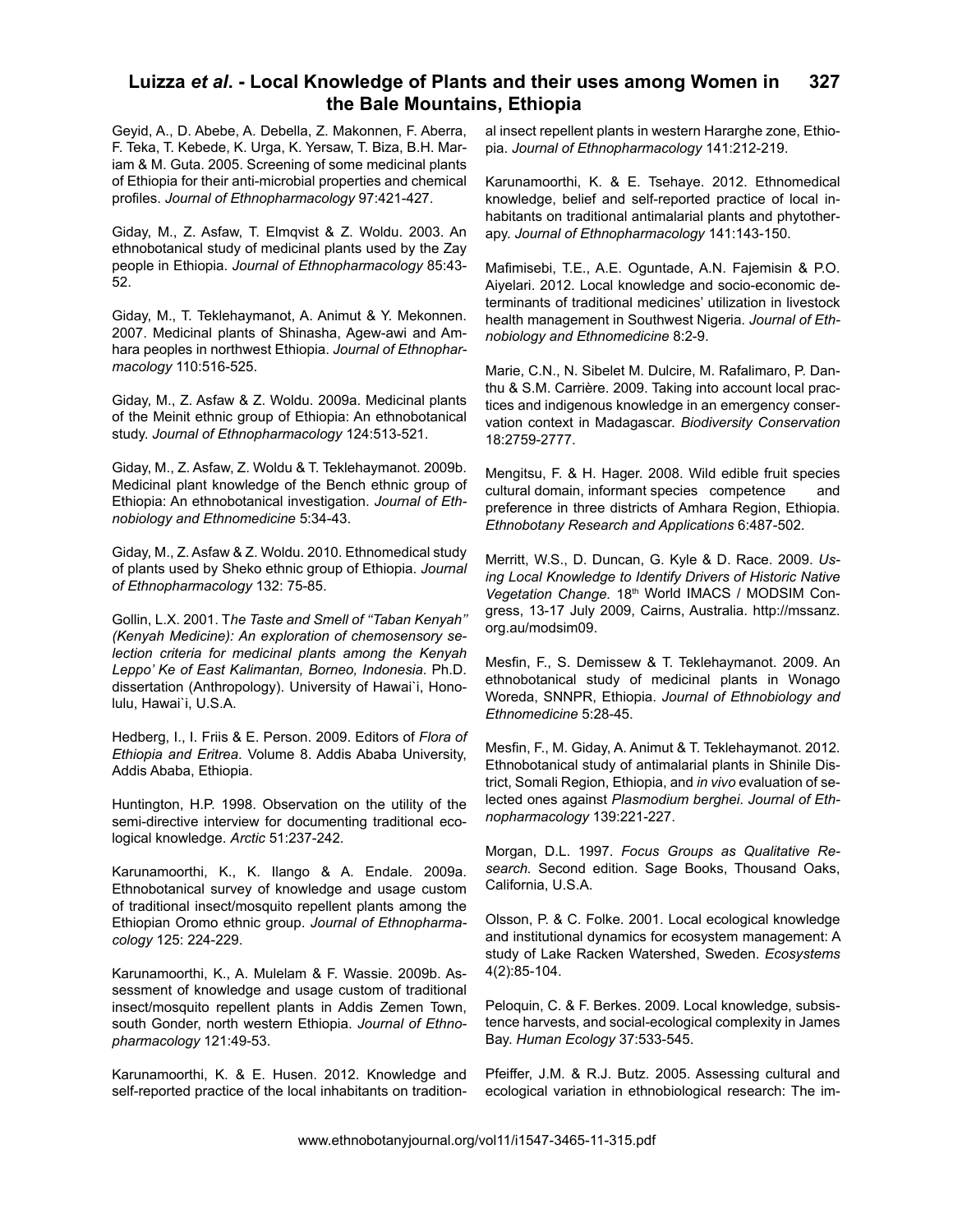portance of gender. *Journal of Ethnobiology* 25(2):240- 278.

PFAF. 2012. *Plants for a Future*. Online database. www. pfaf.org/user/default.aspx.

Ponderosa, R.A., N. Hanazaki & A. Dunaiski, Jr. 2012. How is local knowledge about plants distributed among residents near a protected area? *Ethnobiology and Conservation* 1:8-33.

Population Census Commission. 2008. *Summary and Statistical Report of the 2007 Population and Housing Census*. Federal Demographic Republic of Ethiopia, Addis Ababa, Ethiopia.

Reyes-García, V., N. Martí, T. McDade, S. Tanner & V. Vadez. 2007. Concepts and methods in studies measuring individual ethnobotanical knowledge. *Journal of Ethnobiology* 27(2):182-203.

Schultes, R.E. 1994. The importance of ethnobotany in environmental conservation. *American Journal of Economics and Sociology* 53(2):202-206.

Schunko, C., S. Grasser & C.R. Vogl. 2012. Intracultural variation of knowledge about wild plant uses in the Biosphere Reserve Grosses Walsertal (Austria). *Journal of Ethnobiology and Ethnomedicine* 8:23-33.

Shackleton, S., D. Kirby & J. Gambiza. 2011. Invasive plants- friends or foes? Contribution of prickly pear (*Opuntia ficus-indica*) to livelihoods in Makana Municipality, Eastern Cape, South Africa. *Development Southern Africa* 28(2):177-193.

Shewayrga, H. & P.A. Sopade. 2011. Ethnobotany, diverse food uses, claimed health benefits and implications on conservation of barley landraces in north eastern Ethiopian highlands. *Journal of Ethnobiology and Ethnomedicine* 7:19-21.

Sky, P. 1995. The role of aboriginal women's art in cultural identity. *Society and Leisure* 18:433-444.

Stephens, P.A., C.A. dSa, C. Sillero-Zubiri & N. Leader-Williams. 2001. Impact of livestock and settlement on the large mammalian wildlife in Bale Mountains National Park, southern Ethiopia. *Biological Conservation* 100:307-322.

Teklehaymanot, T. 2009. Ethnobotanical study of knowledge and medicinal plants use by the people in Dek Island in Ethiopia. *Journal of Ethnopharmacology* 124:69-78.

Teklehaymanot, T. & M. Giday. 2007. Ethnobotanical study of medicinal plants used by people in Zegie Peninsula, northwestern Ethiopia. *Journal of Ethnobiology and Ethnomedicine* 3:12-22.

Teklehaymanot, T. & M. Giday. 2010. Quantitative ethnobotany of medicinal plants used by Kara and Kwego semi-pastoralist people in lower Omo River Valley, Debub Omo Zone, Southern Nations, Nationalities and Peoples Regional State, Ethiopia. *Journal of Ethnopharmacology* 130:76-84.

Teklehaymanot, T., M. Giday, G. Medhin & Y. Mekonnen. 2007. Knowledge and use of medicinal plants by people around Debre Libanos monastery in Ethiopia. *Journal of Ethnopharmacology* 111:271-283.

Teshome, A., J.K. Torrance, B. Baum, L. Fahrig, J.D.H. Lambert & J.T. Arnason. 1999. Traditional farmer's knowledge of sorghum (*Sorghum bicolor* [Poaceae] landrace storability in Ethiopia. *Economic Botany* 53(1): 69-78.

Toledo, B.A., L. Galetto & S. Colantonio. 2009. Ethnobotanical knowledge in rural communities of Cordoba (Argentina): The importance of cultural and biogeographical factors. *Journal of Ethnobiology and Ethnomedicine* 5:40-47.

Turner, N.J., M.B. Ignace & R. Ignace. 2000. Traditional ecological knowledge and wisdom of aboriginal peoples in British Columbia. *Ecological Applications* 10(5):1275- 1287.

UNEP. 2008. *Africa: Atlas of Our Changing Environment*. Division of Early Warning and Assessment (DEWA). United Nations Environment Programme. Nairobi, Kenya.

UNESCO. 2013. *United Nations Educational, Scientific and Cultural Organization, World Heritage Center List*. http://whc.unesco.org/en/tentativelists/5315/.

Voeks, R.A. 2007. Are women reservoirs of traditional plant knowledge? Gender, ethnobotany and globalization in northeast Brazil. *Singapore Journal of Tropical Geography* 28:7-20.

Voeks, R.A. & A. Leony. 2004. Forgetting the forest: Assessing medicinal plant erosion in Eastern Brazil. *Economic Botany* 58:S294-S306.

Wagner, C.L. & M.E. Fernandez-Gimenez. 2008. Does community-based collaborative resource management increase social capital? *Society and Natural Resources: An International Journal* 21(4):324-344.

Waltermire, R. 1975. A national park in the Bale Mountains. *Walia* 6:20-23.

Wilson, R.T. & W.G. Mariam. 1979. Medicine and magic in central Tigre: A contribution to the ethnobotany of the Ethiopian plateau. *Economic Botany* 33(1):29-34.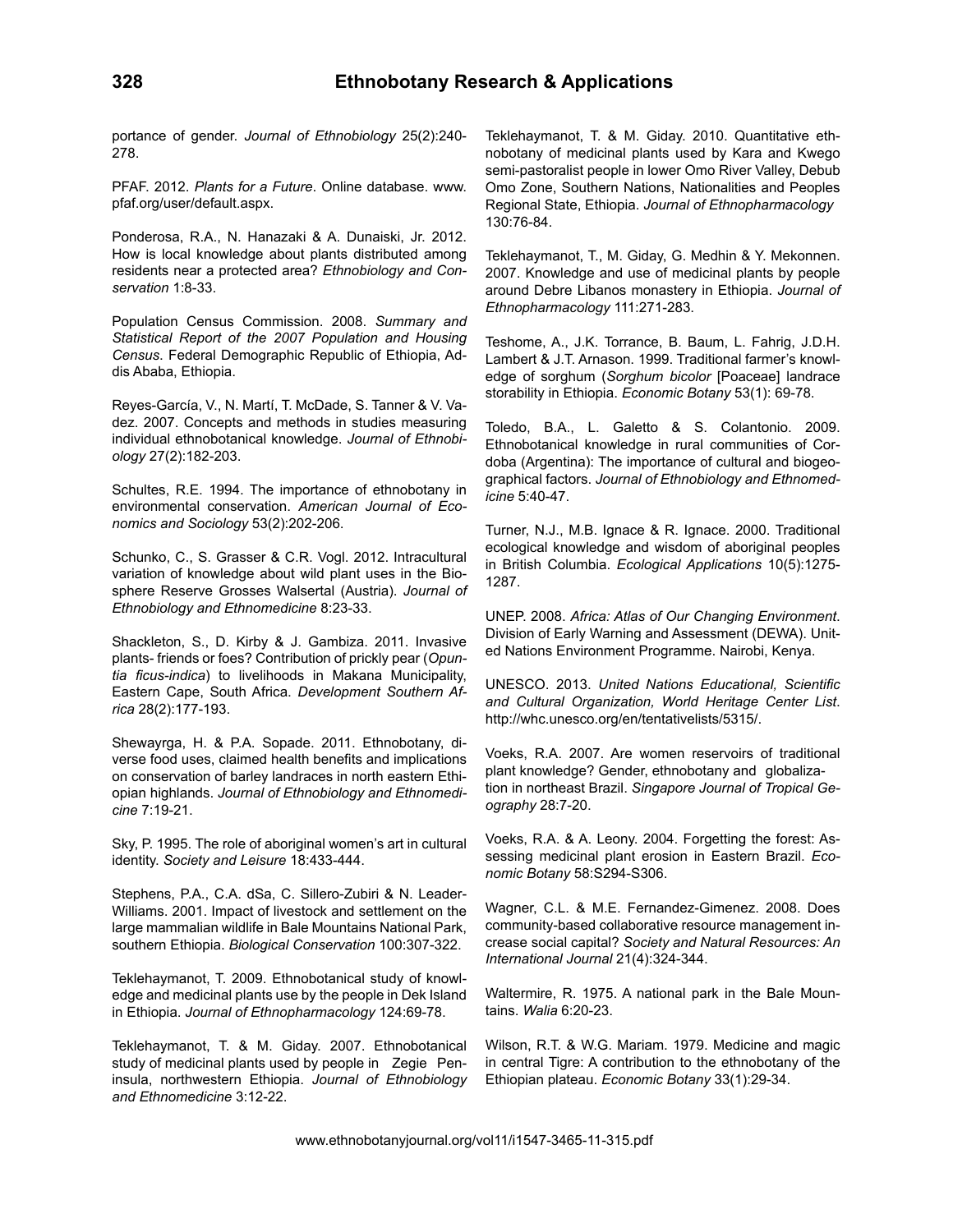Wondimu, T., Z. Asfaw & E. Kelbessa. 2007. Ethnobotanical study of medicinal plants around 'Dheeraa' town, Arsi Zone, Ethiopia. *Journal of Ethnopharmacology* 112:152- 161.

Yineger, H., E. Kelbessa, T. Bekele & E. Lulekal. 2007. Ethnoveterinary medicinal plants at Bale Mountains National Park, Ethiopia. *Journal of Ethnopharmacology* 112:55-70.

Yineger, H. & D. Yewhalaw. 2007. Traditional medicinal plant knowledge and use by local healers in Sekoru District, Jimma Zone, southwestern Ethiopia. *Journal of Ethnobiology and Ethnomedicine* 3:24-30.

Yineger, H., D. Yewhalaw & D. Teketay. 2008. Ethnomedicinal plant knowledge and practice of the Oromo ethnic group in southwestern Ethiopia. *Journal of Ethnobiology and Ethnomedicine* 4:11-20.

Zeleke, G. 2010. *A Study on Mountain Externalities in Ethiopia*. Food and Agricultural Organization of the United Nations. Sustainable Agriculture and Rural Development Mountain Policy Project. Addis Ababa, Ethiopia. www.fao. org/sard/common/ecg/3252/en/Mountain\_Externalities\_ in Ethiopia.pdf.

Zenebe, G., M. Zerihun & Z. Solomon. 2012. An ethnobotanical study of medicinal plants in Asgede Tsimbila District, northwestern Tigray, northern Ethiopia. *Ethnobotany Research and Applications* 10:305-320.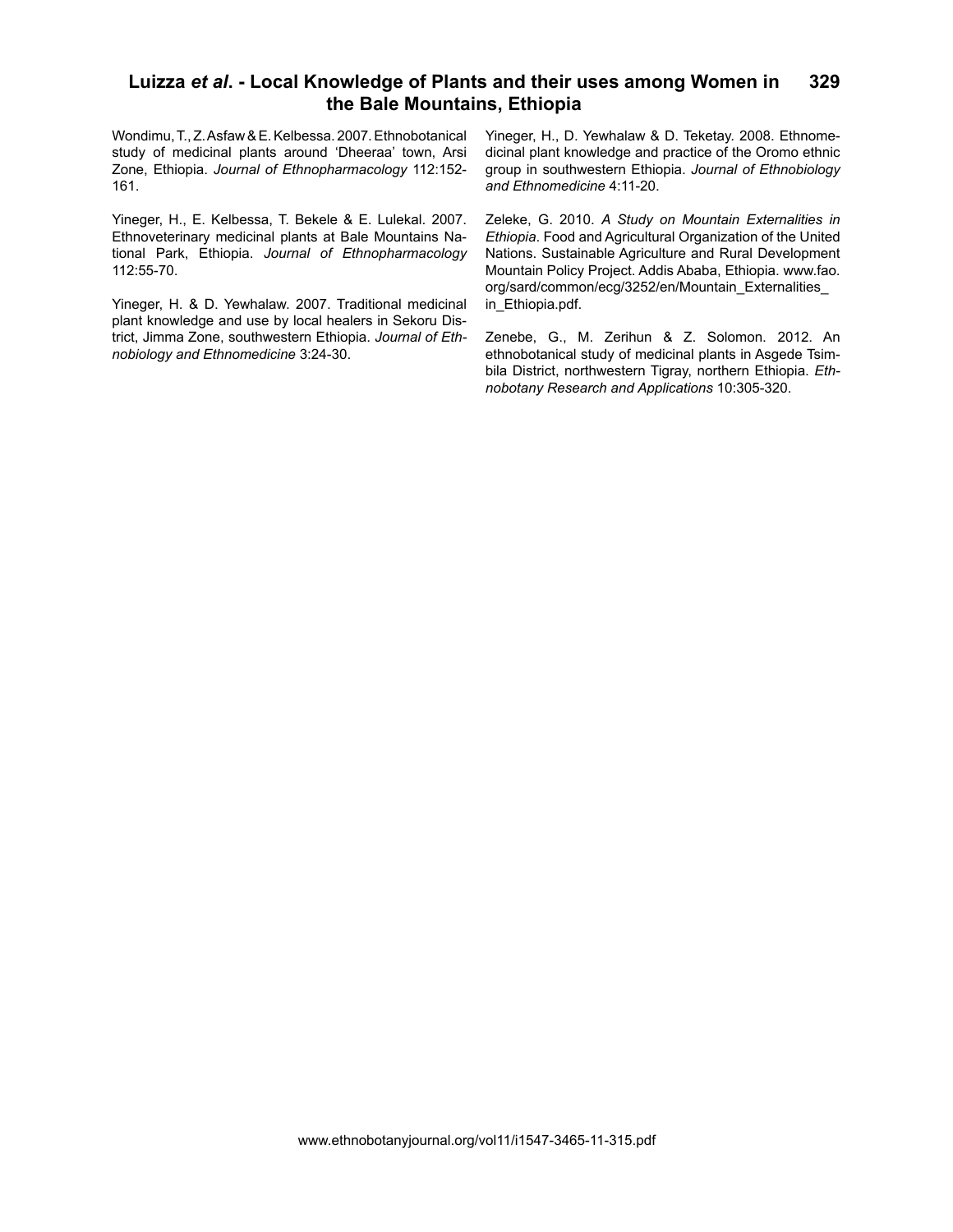# **330 Ethnobotany Research & Applications**

**Appendix A**. Thirty-nine ethnobotanical studies in Ethiopia, spanning forty-six years (1966-2012) were reviewed, revealing 26 articles (approximately 67%) focusing solely on medicinal plants. Eighty percent of the papers do not distinguish gendered knowledge. Of the 8 studies that do, over 60% (5 surveys), do note and provide the number of men and women taking part in the study, or have a significantly larger sample size of men compared to that of women.

| Author(s)                | Pub.<br>Year | <b>Geographic Region</b>                         | <b>Survey Focus</b><br>(Plant-Use)                                        | Gender-Knowledge<br><b>Distinction Made</b> |
|--------------------------|--------------|--------------------------------------------------|---------------------------------------------------------------------------|---------------------------------------------|
| Bezuneh & Feleke         | 1966         | Entire country                                   | Use of single genus<br>Ensete (Ensete ventrico-<br>sum (Welw.) Cheesmiia) | No                                          |
| Wilson & Mariam          | 1979         | Northern Ethiopia<br>(Tigre/Tigray)              | Medicinal plants                                                          | No                                          |
| Abebe                    | 1984         | North-western Ethiopia<br>(Gondar Region)        | <b>Medicinal plants</b>                                                   | <b>No</b>                                   |
| Abebe                    | 1986         | North-western Ethiopia<br>(Gondar Region)        | Medicinal plants                                                          | No                                          |
| Teshome <i>et al</i> .   | 1999         | North-eastern Ethiopia<br>(Afar Region)          | Use of single genus (Sor-<br>ghum bicolor)                                | No                                          |
| Asfaw & Tadesse          | 2001         | Entire country                                   | Wild food plants                                                          | <b>No</b>                                   |
| Esser et al.             | 2003         | Entire country                                   | Use of single species<br>(Phytolacca dodecandra)                          | <b>No</b>                                   |
| Gedif & Hahn             | 2003         | Central Ethiopia<br>(Butajira)                   | Medicinal plants<br>(All women study)                                     | No                                          |
| Giday et al.             | 2003         | Central Ethiopia<br>(Rift Valley)                | Medicinal plants                                                          | No                                          |
| Fassil                   | 2005         | North-western Ethiopia<br>(Gojam)                | Medicinal plants                                                          | Yes                                         |
| Gemedo-Dalle et al.      | 2005         | Southern Ethiopia<br>(Borana)                    | All plant uses                                                            | No                                          |
| Balemie & Kebebew        | 2006         | Southern Ethiopia<br>(Derashe and Kucha)         | Wild edible plants                                                        | Yes                                         |
| Giday et al.             | 2007         | North-western Ethiopia<br>(Metekel and Agew-Awi) | Medicinal plants                                                          | No                                          |
| Teklehaymanot &<br>Giday | 2007         | North-western Ethiopia<br>(Zegie Peninsula)      | Medicinal plants                                                          | Yes                                         |
| Teklehaymanot et al.     | 2007         | Central Ethiopia<br>(Debre Libanos)              | Medicinal and veterinary<br>plants                                        | <b>No</b>                                   |
| Wondimu et al.           | 2007         | Central Ethiopia<br>(Arsi Zone)                  | Medicinal and veterinary<br>plants                                        | No                                          |
| Yineger et al.           | 2007         | South-central Ethiopia<br>(Bale Mountains)       | Veterinary plants                                                         | No                                          |
| Yineger & Yewhalaw       | 2007         | South-western Ethiopia<br>(Jimma Zone)           | Medicinal plants                                                          | No                                          |
| Mengitsu & Hager         | 2008         | North-western Ethiopia<br>(Amhara Region)        | Wild edible fruits                                                        | No                                          |
| Yineger et al.           | 2008         | South-western Ethiopia<br>(Jimma Zone)           | Medicinal plants                                                          | No                                          |
| Bekalo et al.            | 2009         | South-western Ethiopia<br>(Konta Special Woreda) | Medicinal plants                                                          | No                                          |
| Flatie et al.            | 2009         | Western Ethiopia (Asosa)                         | Medicinal plants                                                          | No                                          |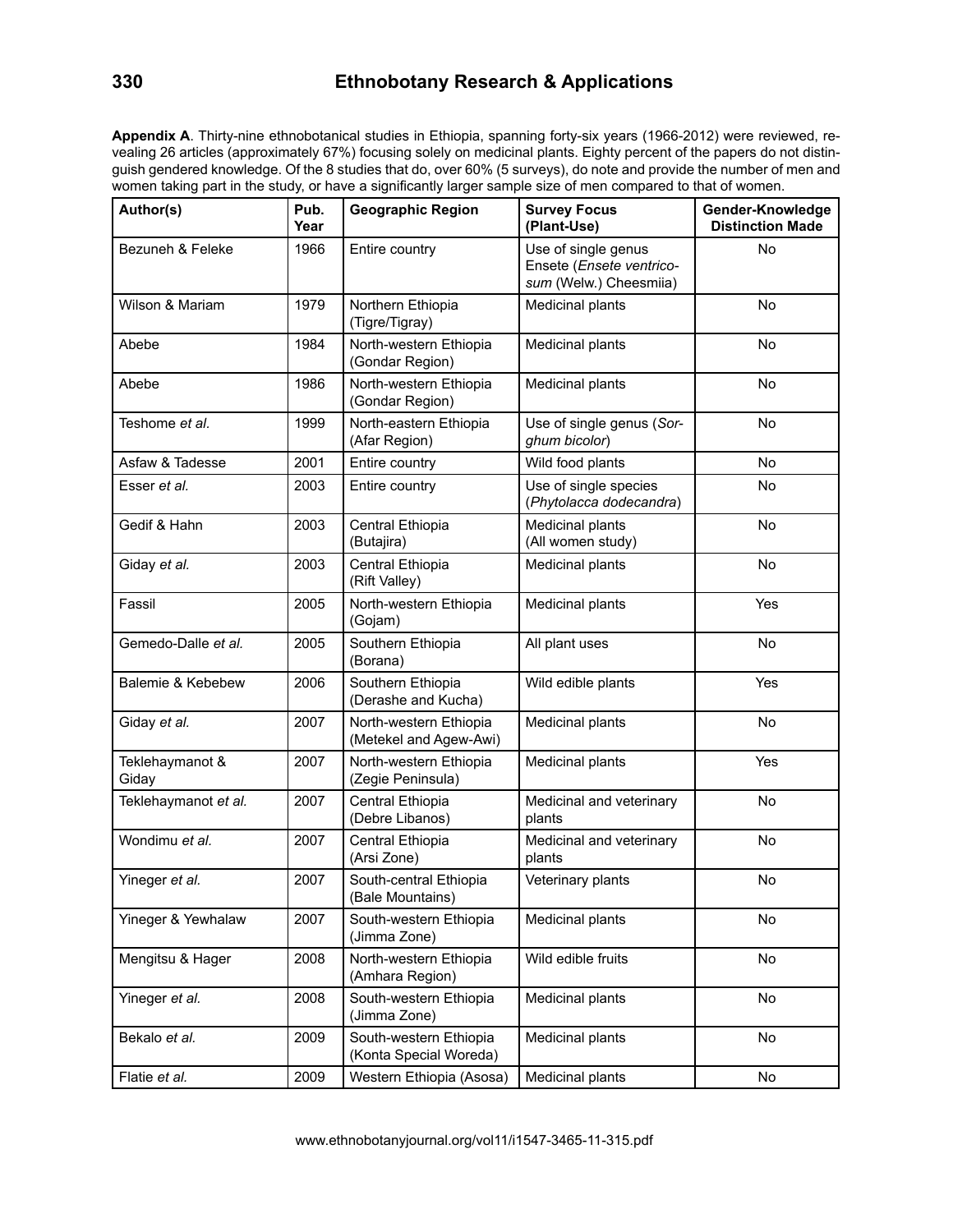| Author(s)                  | Pub.<br>Year | <b>Geographic Region</b>                                        | <b>Survey Focus</b><br>(Plant-Use)                           | Gender-Knowledge<br><b>Distinction Made</b> |
|----------------------------|--------------|-----------------------------------------------------------------|--------------------------------------------------------------|---------------------------------------------|
| Giday et al.               | 2009a        | South-western Ethiopia<br>(Bench-Maji)                          | Medicinal and veterinary<br>plants                           | <b>No</b>                                   |
| Giday et al.               | 2009b        | South-western Ethiopia<br>(Bench-Wereda)                        | Medicinal plants                                             | No                                          |
| Karunamoorthi et al.       | 2009a        | Western Ethiopia<br>(Jimma zone)                                | Insect repellant plants                                      | Yes                                         |
| Karunamoorthi et al.       | 2009b        | Northwestern Ethiopia<br>(Gondar)                               | Insect repellant plants                                      | Yes                                         |
| Mesfin et al.              | 2009         | South-western Ethiopia<br>(Wonago Woreda)                       | Medicinal and veterinary<br>plants                           | <b>No</b>                                   |
| Teklehaymanot              | 2009         | Northern Ethiopia<br>(Dek Island- Lake Tana)                    | Medicinal plants                                             | <b>No</b>                                   |
| Assefa et al.              | 2010         | North and South-central<br>Ethiopia<br>(Amhara and Bale Region) | Medicinal use of single<br>species (Hagenia abys-<br>sinica) | Yes                                         |
| Giday et al.               | 2010         | South-western Ethiopia<br>(Wereda)                              | Medicinal plants                                             | No                                          |
| Teklehaymanot &<br>Giday   | 2010         | South-eastern Ethiopia<br>(Omo Zone)                            | Wild edible plants                                           | No                                          |
| Bussmann et al.            | 2011         | South-central Ethiopia<br>(Bale Mountains)                      | All plant uses<br>(All men study)                            | No                                          |
| Shewayrga & Sopade         | 2011         | North-eastern Ethiopia<br>(Amhara Region)                       | Use of single genus<br>(Hordeum vulgare)                     | No                                          |
| Belaynah et al.            | 2012         | Southern Ethiopia<br>(Babile Wereda)                            | Medicinal plants                                             | No                                          |
| Feyessa et al.             | 2012         | Central Ethiopia<br>(Shewa)                                     | Wild edible plants                                           | No                                          |
| Karunamoorthi &<br>Husen   | 2012         | South-eastern Ethiopia<br>(Western Haraghe)                     | Insect repellant plants                                      | Yes                                         |
| Karunamoorthi &<br>Tsehaye | 2012         | Western Ethiopia<br>(Jimma Zone)                                | Medicinal plants                                             | Yes                                         |
| Mesfin et al.              | 2012         | Eastern Ethiopia<br>(Somali Region)                             | Medicinal plants                                             | No                                          |
| Zenebe et al.              | 2012         | Northern Ethiopia<br>(Tigray)                                   | Medicinal plants                                             | No                                          |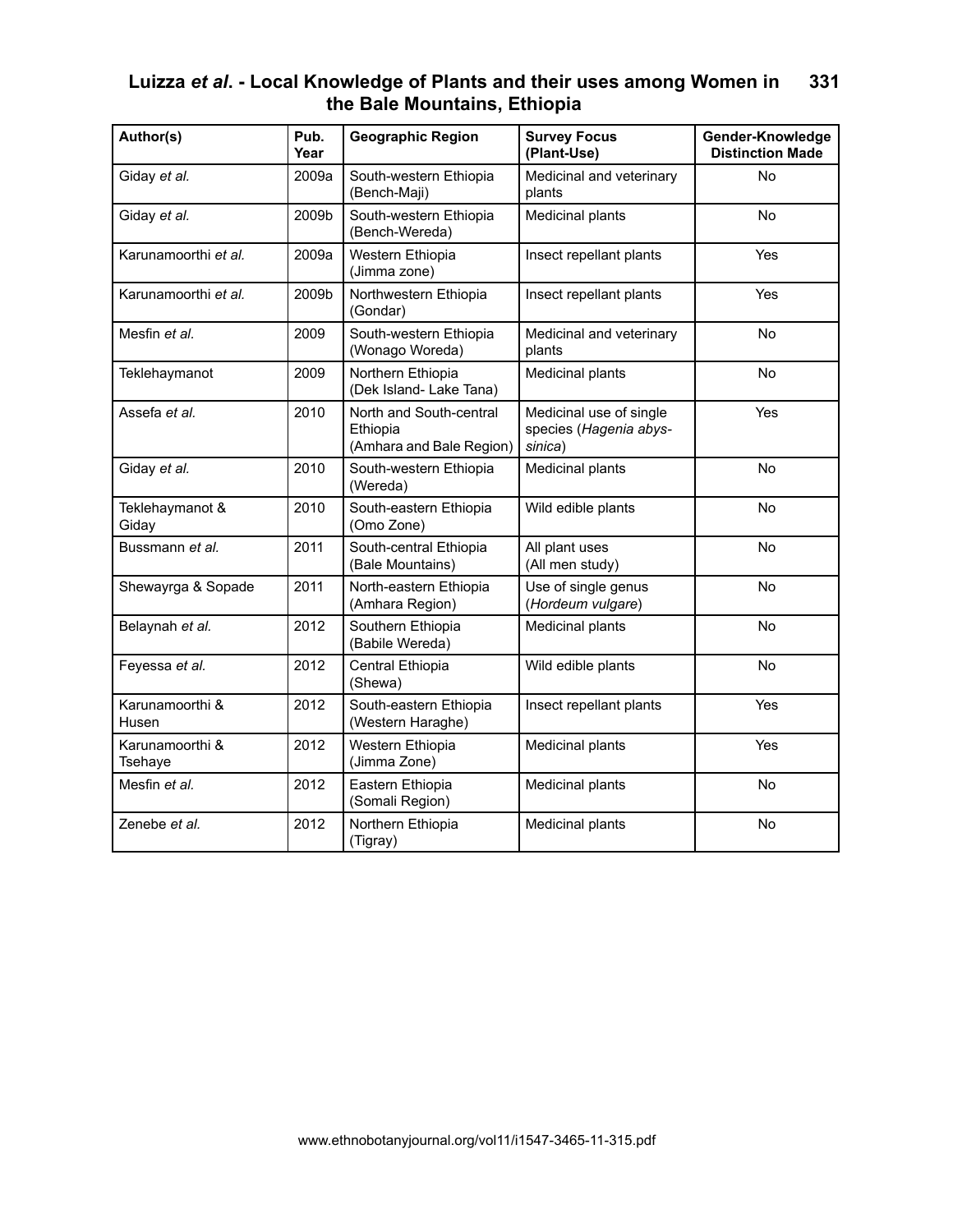# **332 Ethnobotany Research & Applications**

**Appendix B**. Full list of 57 plant species identified in the women's focus group, including species name, plant family, local name, growth type and plant use with a more detailed use explanation. Additionally, we have included uses for these 57 species identified in other ethnobotanical studies conducted across Ethiopia, revealing overlaps and distinctions in uses among the studies. The scientific names for *Bidens macroptera* (Sch.Bip. ex Chiov.) Mesfin and *Salvia tiliifolia* Vahl. were identified by pictures after the focus group interviews by a local contact at the Addis Ababa University National Herbarium. \*\*These species were identified by local men in the region (Bussmann *et al.* 2011) as having "no use", but noted by women in this study to provide different services.

| <b>Scientific Name</b>                                          | Oromiffa      | <b>Habit</b> | Use(s)                    | <b>Notes</b>                                                                                                                              | <b>Uses From Literature</b>                                                                                                                           |
|-----------------------------------------------------------------|---------------|--------------|---------------------------|-------------------------------------------------------------------------------------------------------------------------------------------|-------------------------------------------------------------------------------------------------------------------------------------------------------|
| Acanthaceae                                                     |               |              |                           |                                                                                                                                           |                                                                                                                                                       |
| Acanthus sp.<br>(ID # 16191)                                    | <b>Sokoro</b> | Herb         | Veterinary                | Leaves crushed & mixed<br>with water. Sprayed on<br>swollen area of livestock's<br>stomach to reduce swelling.                            | N/A                                                                                                                                                   |
| Acanthus sennii<br>Chiov.<br>(ID # 16236)                       | <b>Sukoro</b> | Shrub        | Medicinal                 | Leaves crushed and put on<br>wounds (wrapped with ban-<br>dage).                                                                          | N/A                                                                                                                                                   |
| Adiantaceae                                                     |               |              |                           |                                                                                                                                           |                                                                                                                                                       |
| Cheilanthes fa-<br>rinosa (Forssk.)<br>Kaulf.**<br>(ID # 16101) | Kokosa        | Fern         | Medicinal                 | Leaves crushed, mixed with<br>butter & applied as a topical<br>anti-fungal. *Note: All ferns<br>identified were said to have<br>this use. | Medicinal (Yinegar et al.<br>2007, Yonathan et al. 2006)                                                                                              |
| Alismataceae                                                    |               |              |                           |                                                                                                                                           |                                                                                                                                                       |
| Alisma plantago-<br>aquatica L.                                 | Grisa         | Herb         | Medicinal &<br>Veterinary | Fruit crushed & sniffed for<br>humans & animals that faint<br>(smelling salts).                                                           | N/A                                                                                                                                                   |
| Amaranthaceae                                                   |               |              |                           |                                                                                                                                           |                                                                                                                                                       |
| Cyathula unci-<br>nulata (Schrad.)<br>Schinz<br>(ID # 16127)    | Unknown       | Herb         | No Use                    | N/A                                                                                                                                       | N/A                                                                                                                                                   |
| Anacardiaceae                                                   |               |              |                           |                                                                                                                                           |                                                                                                                                                       |
| Rhus sp.<br>(ID # 16289)                                        | Tadesa        | Tree         | Medicinal                 | Skin of the fruit acts as anti-<br>fungal medicine.                                                                                       | Forage and Food (Buss-<br>mann et al. 2011)                                                                                                           |
| Apiaceae                                                        |               |              |                           |                                                                                                                                           |                                                                                                                                                       |
| Cyclospermum<br>leptophyllum<br>(Pers.) Eichler                 | Grisa         | Herb         | Medicinal &<br>Veterinary | Fruit crushed & sniffed<br>for humans and animals<br>that faint (acts as smelling<br>salts).                                              | N/A                                                                                                                                                   |
| Apocynaceae                                                     |               |              |                           |                                                                                                                                           |                                                                                                                                                       |
| Carissa spina-<br>rum L.<br>(ID # 16326)                        | Agempsa       | Shrub        | Food &<br>Cosmetics       | Edible fruit. Thorns used to<br>pierce ears.                                                                                              | Food (Asfaw & Tadesse<br>2001, GenedoDalle et al.<br>2005) Forage (Bussmann<br>et al. 2011) Medicinal (Gi-<br>day et al. 2003, Zenebe et<br>al. 2012) |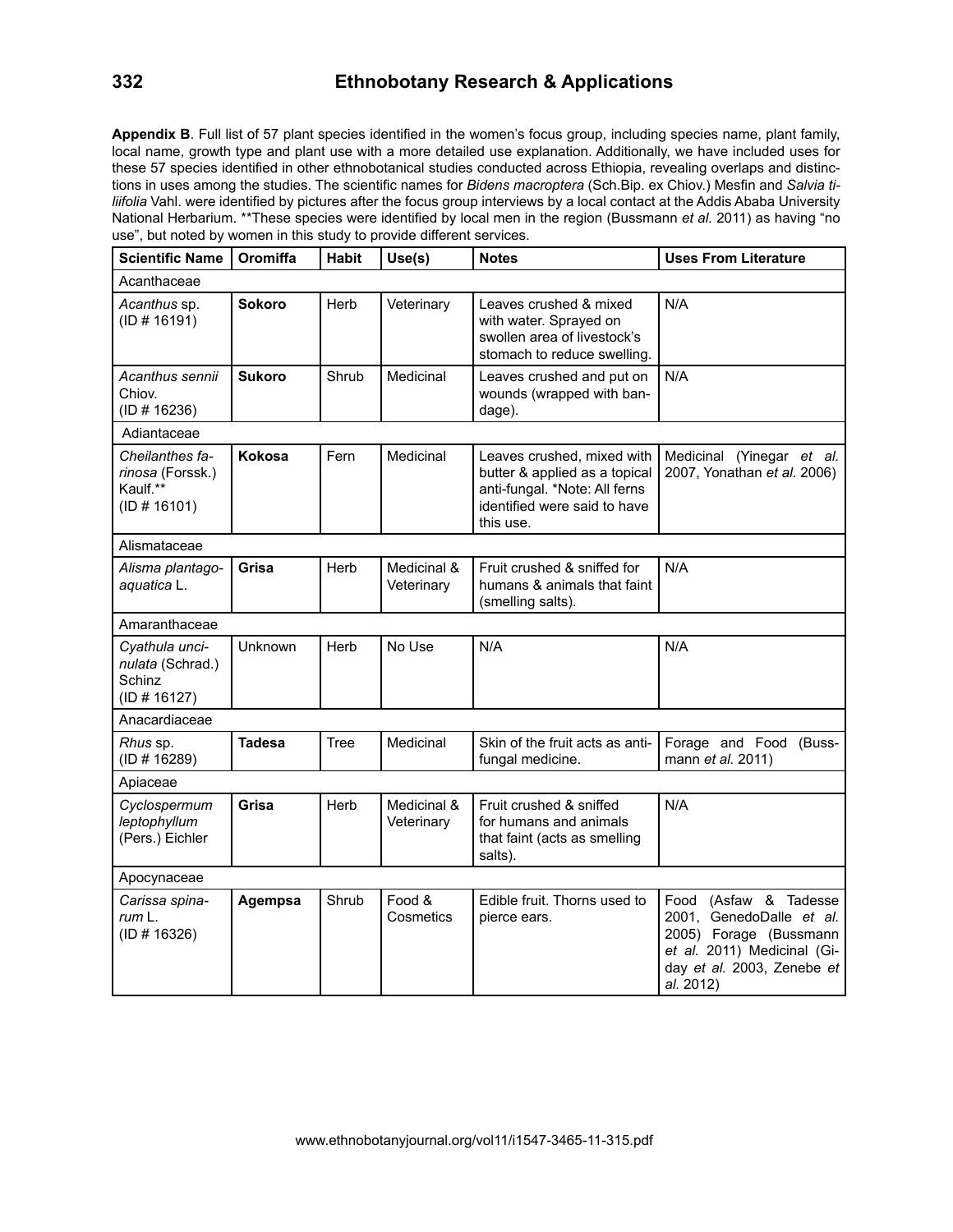| <b>Scientific Name</b>                                   | Oromiffa     | <b>Habit</b> | Use(s)                                             | <b>Notes</b>                                                                                                                                                                                                                                                                                                                                                                                                                    | <b>Uses From Literature</b>                                                                                                                                                |
|----------------------------------------------------------|--------------|--------------|----------------------------------------------------|---------------------------------------------------------------------------------------------------------------------------------------------------------------------------------------------------------------------------------------------------------------------------------------------------------------------------------------------------------------------------------------------------------------------------------|----------------------------------------------------------------------------------------------------------------------------------------------------------------------------|
| Araliaceae                                               |              |              |                                                    |                                                                                                                                                                                                                                                                                                                                                                                                                                 |                                                                                                                                                                            |
| Schefflera<br>volkensii<br>(Harms) Harms<br>(ID # 16025) | Ansha        | Tree         | Medicinal,<br>Spiritual/<br>Ceremonial<br>& Forage | Leaves are boiled & used<br>to wash the body of a wom-<br>an who just gave birth to<br>cleanse, keep warm and<br>keep away evil spirits. Va-<br>pors from boiling leaves in-<br>haled to induces sweating.<br>Forage for cattle.                                                                                                                                                                                                | Forage, Firewood and Other<br>(Bussmann et al. 2011)                                                                                                                       |
| Arecaceae                                                |              |              |                                                    |                                                                                                                                                                                                                                                                                                                                                                                                                                 |                                                                                                                                                                            |
| Phoenix reclina-<br>ta Jacq.<br>(ID # 16043)             | <b>Meti</b>  | Tree         | Cooking                                            | Leaves used to make bas-<br>kets for storing milk and<br>butter (tight-woven bas-<br>kets).                                                                                                                                                                                                                                                                                                                                     | Food (Mengitsu & Hag-<br>er 2008, PFAF 2012) Oth-<br>er (Bussmann et al. 2011,<br>Mesfin et al. 2009). Medici-<br>nal (Zenebe et al. 2012)                                 |
| Asparagaceae                                             |              |              |                                                    |                                                                                                                                                                                                                                                                                                                                                                                                                                 |                                                                                                                                                                            |
| Asparagus falca-<br>tus L.<br>(ID# 161135)               | <b>Senti</b> | Climber      | Medicinal<br>& Spiritual/<br>Ceremonial            | Crushed with Kokosa<br>(Pteris sp., Pteris dentata<br>Forssk., Pteris catoptera<br>Kunze, Thelypteris sp.,<br>Dryopteris sp., A. monan-<br>thes, A. friesiorum, or Chei-<br>lanthes farinosa (Forssk.)<br>Kaulf.) leaves and applied<br>as a topical anti-fungal.<br>Stem of plant used with S.<br>incanum and put outside of<br>house when a baby is cir-<br>cumcised to protect from<br>evil, or if they have chicken<br>pox. | Forage<br>Medicinal<br>and<br>(Bussmann et al. 2011)                                                                                                                       |
| Aspleniaceae                                             |              |              |                                                    |                                                                                                                                                                                                                                                                                                                                                                                                                                 |                                                                                                                                                                            |
| Asplenium friesi-<br>orum C. Chr.**<br>(ID # 15990)      | Kokosa       | Fern         | Medicinal                                          | Leaves crushed & mixed<br>with butter and applied as a<br>topical anti-fungal medicine<br>*Note: All ferns identified<br>were said to have this use.                                                                                                                                                                                                                                                                            | N/A                                                                                                                                                                        |
| Asplenium mo-<br>nanthes L.<br>(ID # 16017)              | Kokosa       | Fern         | Medicinal                                          | Leaves crushed & mixed<br>with butter and applied as a<br>topical anti-fungal medicine<br>*Note: All ferns identified<br>were said to have this use.                                                                                                                                                                                                                                                                            | Forage (Bussmann et al.<br>2011)                                                                                                                                           |
| Asteraceae                                               |              |              |                                                    |                                                                                                                                                                                                                                                                                                                                                                                                                                 |                                                                                                                                                                            |
| Artemisia absin-<br>thium L.<br>(ID # 16147)             | Ch'igun      | Herb         | Spiritual/<br>Ceremonial                           | People attacked by the "evil<br>eye" smell the plant to re-<br>lease the evil by inducing<br>screaming. Some respon-<br>dents noted that it smells<br>particularly bad.                                                                                                                                                                                                                                                         | Medicinal (Bekalo et al.<br>2009, Bussmann et al. 2011,<br>PFAF 2012, Yinegar et al.<br>2007) Food (PFAF 2012)<br>Other (PFAF 2012) Veteri-<br>nary (Bussmann et al. 2011) |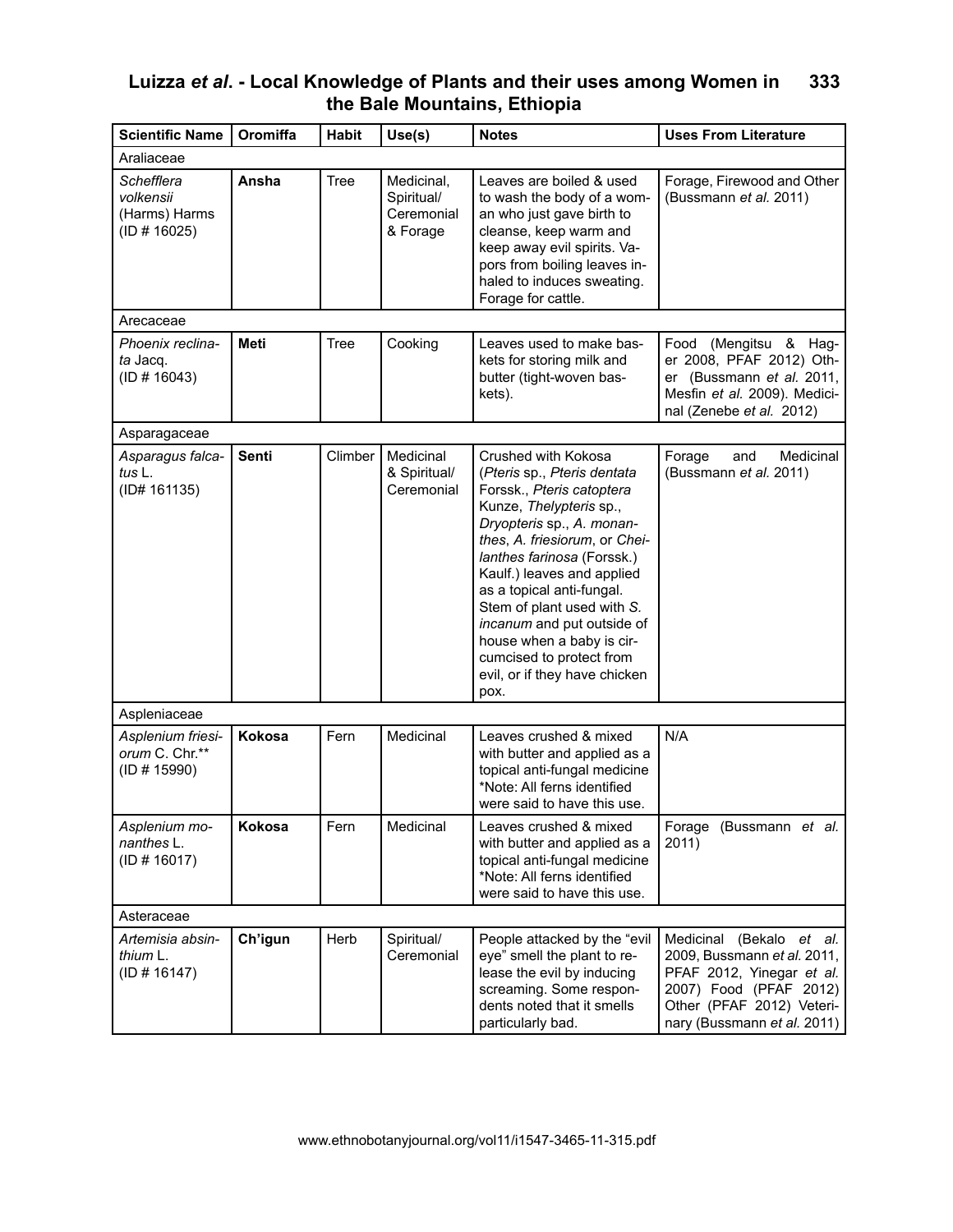| <b>Scientific Name</b>                                                | Oromiffa   | <b>Habit</b> | Use(s)                                  | <b>Notes</b>                                                                                                                                                                                                                                                | <b>Uses From Literature</b>                                                                                                                                                                                               |
|-----------------------------------------------------------------------|------------|--------------|-----------------------------------------|-------------------------------------------------------------------------------------------------------------------------------------------------------------------------------------------------------------------------------------------------------------|---------------------------------------------------------------------------------------------------------------------------------------------------------------------------------------------------------------------------|
| Bidens macrop-<br>tera (Sch.Bip. ex<br>Chiov.) Mesfin*<br>(ID# 16133) | Unknown    | Herb         | Medicinal                               | Flowers & leaves used to<br>remove pus from infected<br>wounds.                                                                                                                                                                                             | N/A                                                                                                                                                                                                                       |
| Cirsium dender<br><b>Friis</b><br>(ID # 16122)                        | Yehaheya   | Herb         | Forage &<br>Medicinal                   | Favorite food of donkeys<br>(Yehaheya means "don-<br>key"). Root chewed for alle-<br>viating mich.                                                                                                                                                          | Forage (Bussmann et al.<br>2011)                                                                                                                                                                                          |
| Helichrysum<br>formosissimum<br>Sch. Bip.**<br>(ID # 16176)           | Unknown    | Shrub        | Honey<br>Production                     | Bees pollinate & collect<br>nectar from flowers (honey<br>production application).                                                                                                                                                                          | N/A                                                                                                                                                                                                                       |
| Solanecio angu-<br>latus (Vahl) C.<br>Jeffrey<br>(ID # 16131)         | Rafu       | Climber      | Medicinal<br>& Spiritual/<br>Ceremonial | 5-7 days after giving birth<br>the new mother's body is<br>washed with the plant to<br>protect from evil. Boil & in-<br>hale vapors during delivery-<br>induces sweating which<br>helps rid the body of evil<br>spirits & keeps the mother<br>warm.         | Medicinal (Bussmann et al.<br>2011, Yinegar et al. 2007)                                                                                                                                                                  |
| Boraginaceae                                                          |            |              |                                         |                                                                                                                                                                                                                                                             |                                                                                                                                                                                                                           |
| Cynoglossum<br>amplifolium<br>Hochst. ex A.<br>DC. (ID # 16162)       | Chogogit   | Herb         | Medicinal                               | Used to alleviate mich.<br>Crushed & apply topically,<br>or juice extracted & ingest-<br>ed for internal ailments.                                                                                                                                          | Medicinal (Bussmann et al.<br>2011, Giday et al.<br>2009,<br>2010)                                                                                                                                                        |
| Chenopodiaceae                                                        |            |              |                                         |                                                                                                                                                                                                                                                             |                                                                                                                                                                                                                           |
| Amaranthus sp.<br>(ID # 16355)                                        | Ralu usulé | Herb         | Veterinary                              | Leaves boiled with salt &<br>fed to skinny livestock to<br>wash out stomach & help<br>fatten them.                                                                                                                                                          | Food (Asfaw & Tadesse,<br>2001, Balemie & Kebe-<br>bew 2006, Bussmann et<br>al. 2011) Forage, Medicinal<br>and Veterinary (Bussmann<br>et al. 2011)                                                                       |
| Crassulaceae                                                          |            |              |                                         |                                                                                                                                                                                                                                                             |                                                                                                                                                                                                                           |
| Kalanchoe peti-<br>tiana A. Rich.<br>(ID # 16086)                     | An'churura | Herb         | Medicinal                               | Leaves are warmed by a<br>fire & applied to a fracture,<br>then wrapped. Used to<br>soften the fracture & skin<br>to allow easier bone reset-<br>ting (leave wrapped for two<br>days). Root used to allevi-<br>ate sore throat & used as<br>smelling salts. | Medicinal<br>(Bussmann<br>et<br>al. 2011, Giday et al. 2010,<br>2009.<br>Teklehaymanot,<br>Teklehaymant<br>Giday<br>&<br>2007, Teklehaymanot et al.<br>2007, Yinegar et al. 2007)<br>Veterinary (Bussmann et al.<br>2011) |
| Cucurbitaceae                                                         |            |              |                                         |                                                                                                                                                                                                                                                             |                                                                                                                                                                                                                           |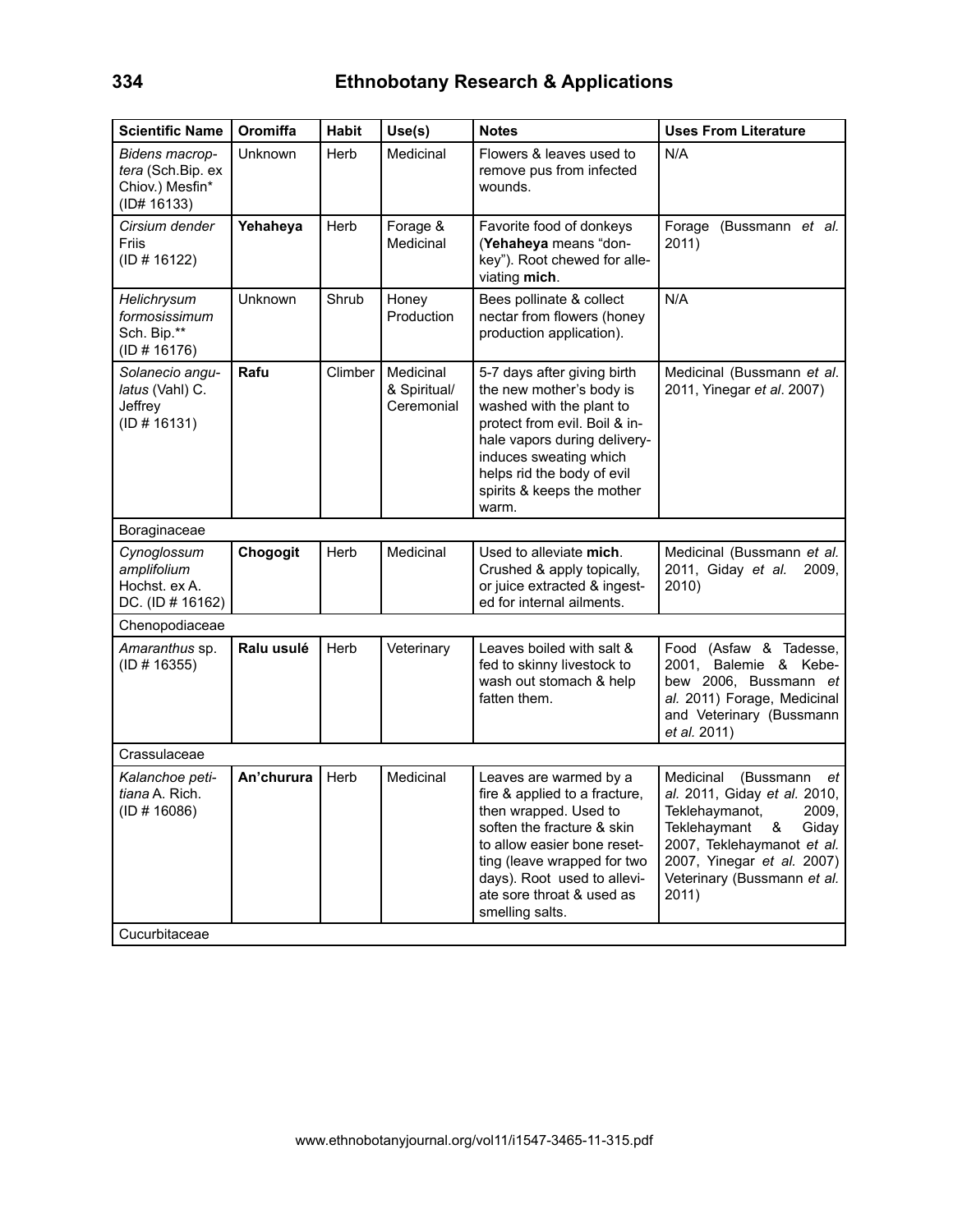| <b>Scientific Name</b>                                     | Oromiffa    | <b>Habit</b> | Use(s)                            | <b>Notes</b>                                                                                                                                                 | <b>Uses From Literature</b>                                                                                                                                                                                                                                                                                                                                                                                                                                                        |
|------------------------------------------------------------|-------------|--------------|-----------------------------------|--------------------------------------------------------------------------------------------------------------------------------------------------------------|------------------------------------------------------------------------------------------------------------------------------------------------------------------------------------------------------------------------------------------------------------------------------------------------------------------------------------------------------------------------------------------------------------------------------------------------------------------------------------|
| Zehneria scabra<br>$(L. f.)$ Sond.<br>(ID # 16117)         | Alola fiti  | Climber      | Medicinal &<br>Detergent          | Leaves used for washing<br>dishes. When giving birth,<br>the delivering mother's<br>body is washed with this<br>plant.                                       | (Abebe<br>1986,<br>Medicinal<br>Gedif & Hahn 2003, Gey-<br>id et al. 2005, Giday et al.<br>2007, Karunamoorthi & Tse-<br>haye 2012, Teklehaymanot<br>2009, Teklehaymanot & Gi-<br>day 2007, Teklehaymanot<br>et al. 2007, Yinegar et al.<br>2007) Fodder (Bussmann et<br>al. 2011) Other (Bussmann<br>et al. 2011)                                                                                                                                                                 |
| Cupressaceae                                               |             |              |                                   |                                                                                                                                                              |                                                                                                                                                                                                                                                                                                                                                                                                                                                                                    |
| Juniperus proc-<br>era Hochst. ex<br>Endl.<br>(ID # 16424) | Unknown     | Tree         | Construction<br>& Medicinal       | Used to build the main<br>house frame (strong tim-<br>ber). Leaves boiled with H.<br>revolutum leaves to make<br>a tea that alleviates cold/flu<br>symptoms. | Construction and Firewood<br>(Bussmann et al. 2011) Me-<br>dicinal (Giday et al. 2007,<br>Teklehaymanot et al. 2007,<br>Yinegar et al. 2007)                                                                                                                                                                                                                                                                                                                                       |
| Dryopteridaceae                                            |             |              |                                   |                                                                                                                                                              |                                                                                                                                                                                                                                                                                                                                                                                                                                                                                    |
| Dryopteris sp.<br>(ID # 16016)                             | Kokosa      | Fern         | Medicinal                         | Leaves crushed & mixed<br>with butter and applied as a<br>topical anti-fungal medicine<br>*Note: All ferns identified<br>were said to have this use.         | Forage<br>(Bussmann et al.<br>2011)                                                                                                                                                                                                                                                                                                                                                                                                                                                |
| Ericaceae                                                  |             |              |                                   |                                                                                                                                                              |                                                                                                                                                                                                                                                                                                                                                                                                                                                                                    |
| Erica arborea L.<br>(ID # 16096)                           | <b>Sato</b> | Shrub        | Firewood &<br>Medicinal           | Smoke from burning wood<br>inhaled to treat respiratory<br>infections.                                                                                       | Forage, Firewood and Hon-<br>ey Production (Bussmann et<br>al. 2011)                                                                                                                                                                                                                                                                                                                                                                                                               |
| Euphorbiaceae                                              |             |              |                                   |                                                                                                                                                              |                                                                                                                                                                                                                                                                                                                                                                                                                                                                                    |
| Ricinus commu-<br>nis L.<br>(ID # 16416)                   | Kobo        | Shrub        | Veterinary,<br>Food, &<br>Cooking | "Oil seed" used for mak-<br>ing oil and non-stick spread<br>for injera pans. Seeds also<br>crushed and oil is applied<br>to dry cracked wounds on<br>oxen.   | Food<br>(Bussmann et al.<br>2011, Mesfin et al. 2009,<br>PFAF 2012) Cosmetics and<br>Detergent (PFAF 2012)Oth-<br>er (Bussmann et al. 2011,<br><b>PFAF</b><br>Medicinal<br>2012)<br>(Bekalo et al. 2009, Flatie et<br>al. 2009, Giday et al. 2009,<br>Mesfin et al. 2009, PFAF<br>2012.<br>Teklehaymanot,<br>2009, Teklehaymant & Gi-<br>day 2007, 2010, Wondimu<br>et al. 2007, Yinegar et al.<br>2007, 2008, Zenebe et al.<br>2012) Forage and Cooking<br>(Bussmann et al. 2011) |
| Hypericaceae                                               |             |              |                                   |                                                                                                                                                              |                                                                                                                                                                                                                                                                                                                                                                                                                                                                                    |
| Hypericum revo-<br>lutum Vahl.<br>(ID # 16033)             | Garramba    | Tree         | Construction<br>& Medicinal       | Used to make house frame<br>beams. Leaves boiled with<br>J. procera leaves to make<br>a tea that alleviates cold/flu<br>symptoms.                            | Construction and Medicinal<br>(Bussmann et al. 2011) Vet-<br>erinary (Mesfin et al. 2009)                                                                                                                                                                                                                                                                                                                                                                                          |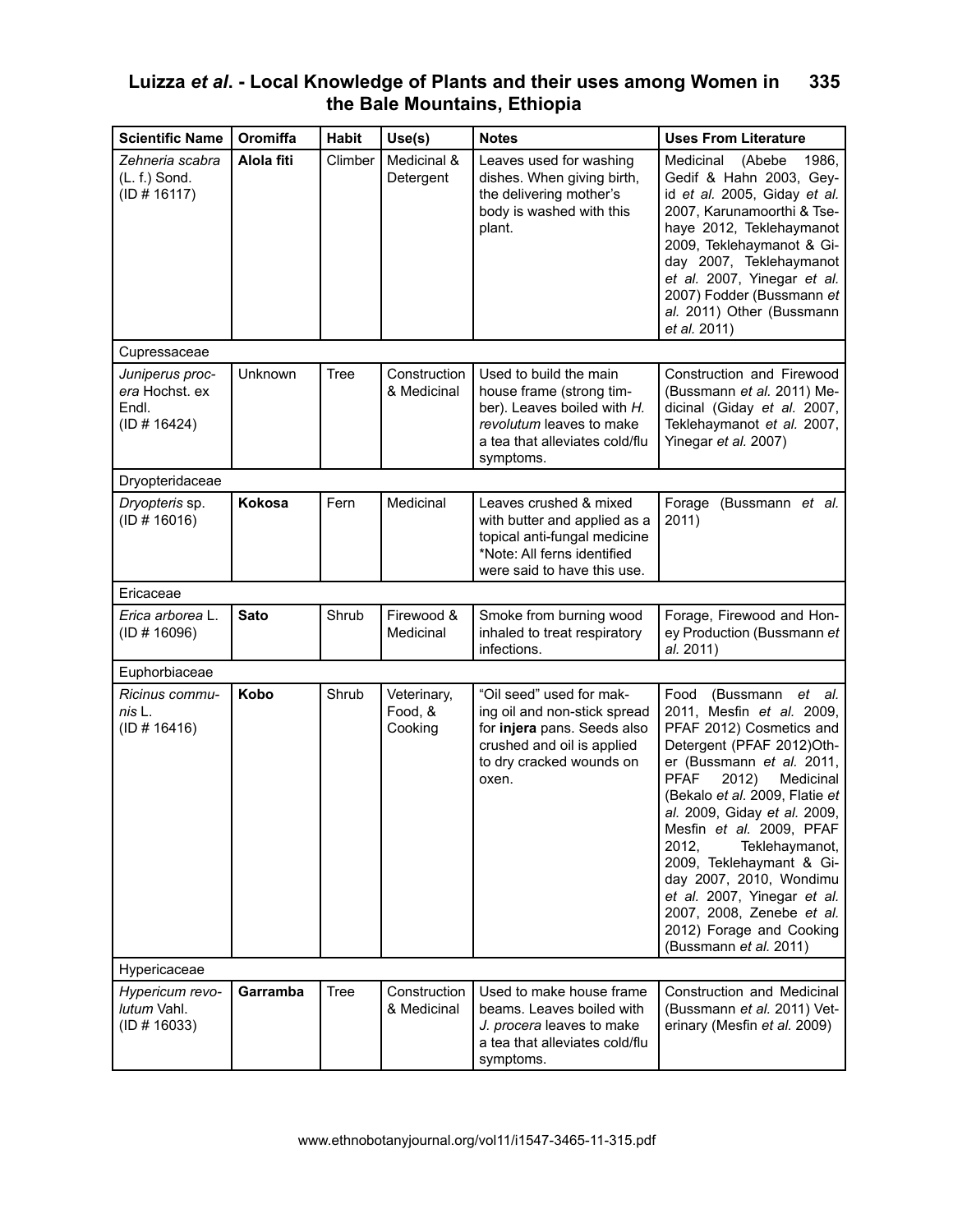| <b>Scientific Name</b>                                       | Oromiffa            | <b>Habit</b> | Use(s)                    | <b>Notes</b>                                                                                                                                                                                                                                              | <b>Uses From Literature</b>                                                                                  |
|--------------------------------------------------------------|---------------------|--------------|---------------------------|-----------------------------------------------------------------------------------------------------------------------------------------------------------------------------------------------------------------------------------------------------------|--------------------------------------------------------------------------------------------------------------|
| Lamiaceae                                                    |                     |              |                           |                                                                                                                                                                                                                                                           |                                                                                                              |
| Ocimum cf. obo-<br>vatum E.Mey. ex<br>Benth.<br>(ID # 16160) | <b>Tosin</b>        | Herb         | Medicinal &<br>Food       | Used in berbere spice mix<br>and as a tea to decrease<br>high blood pressure and<br>risk of stroke. Also given<br>after a stroke (anti-hyper-<br>tensive).                                                                                                | Food<br>(Bussmann<br>et al.<br>2011)                                                                         |
| Leonotis nepeti-<br>folia (L.) R. Br.<br>(ID # 16137)        | <b>Bokolu</b>       | Shrub        | Veterinary                | Leaves crushed, mixed with<br>water & fed to livestock to<br>alleviate stomach parasites.                                                                                                                                                                 | Food and Medicinal (Buss-<br>mann et al. 2011)                                                               |
| Leucas martini-<br>censis (Jacq.) R.<br>Br. (ID # 16225)     | <b>Bokolu</b>       | Herb         | Medicinal &<br>Veterinary | Leaves crushed & mixed<br>with water. Ingested to treat<br>mich and fed to livestock to<br>alleviate stomach parasites.                                                                                                                                   | Forage (Bussmann et al.<br>2011) Medicinal (Geyid et<br>al. 2005)                                            |
| Salvia nilotica<br>Juss. ex Jacq.<br>(ID # 16001)            | Urgu                | Herb         | Medicinal &<br>Veterinary | Leaves crushed and ingest-<br>ed to alleviate fever in hu-<br>mans and livestock.                                                                                                                                                                         | Forage (Bussmann et al.<br>2011), Medicinal (Giday et<br>al. 2009, 2010, Yinegar et<br>al. 2007)             |
| Salvia tiliifolia<br>Vahl.*<br>(ID # 15995)                  | <b>Damakase</b>     | Herb         | Medicinal                 | Green leaves crushed &<br>extracted juice is added<br>to coffee. Alleviates cold/<br>flu symptoms & clears con-<br>gestion. Applied topically to<br>stop "shivers" & is consid-<br>ered to be a potent & effec-<br>tive medicine for stomach<br>ailments. | N/A                                                                                                          |
| Satureja sp.**<br>(ID # 16098)                               | <b>Nana</b>         | Herb         | Food &<br>Other           | Used to make tea & for<br>potpourri in homes for its<br>pleasant aroma.                                                                                                                                                                                   | (Asfaw & Tadesse<br>Food<br>2001)                                                                            |
| Stachys sp.**<br>(ID # 16178)                                | Unknown             | Herb         | Medicinal                 | Leaves crushed & juice<br>added to coffee to alleviate<br>cold/flu symptoms. Topi-<br>cally applied to reduce fe-<br>ver & "shivers" and alleviate<br>stomach disorders.                                                                                  | N/A                                                                                                          |
| Malvaceae                                                    |                     |              |                           |                                                                                                                                                                                                                                                           |                                                                                                              |
| Malva sp.<br>(ID # 16130)                                    | Lut                 | Herb         | Medicinal &<br>Detergent  | Root crushed & applied to<br>skin to heal dry wounds.<br>Root also used for washing<br>dishes.                                                                                                                                                            | Forage<br>Medicinal<br>and<br>(Bussmann et al. 2011)                                                         |
| Moraceae                                                     |                     |              |                           |                                                                                                                                                                                                                                                           |                                                                                                              |
| Dorstenia so-<br>erensenii Friis**<br>(ID # 16203)           | Rhet (Am-<br>haric) | Herb         | Veterinary                | Crushed & applied topically<br>to oxen harness wounds.                                                                                                                                                                                                    | N/A                                                                                                          |
| Ficus sur Forrsk.<br>(ID # 16340)                            | Oda                 | Tree         | Food                      | Edible fruit.                                                                                                                                                                                                                                             | Medicinal (Bekalo et al.<br>2009) Honey Production<br>and Food (Bussmann et al.<br>2011) Other (DeSmet 1998) |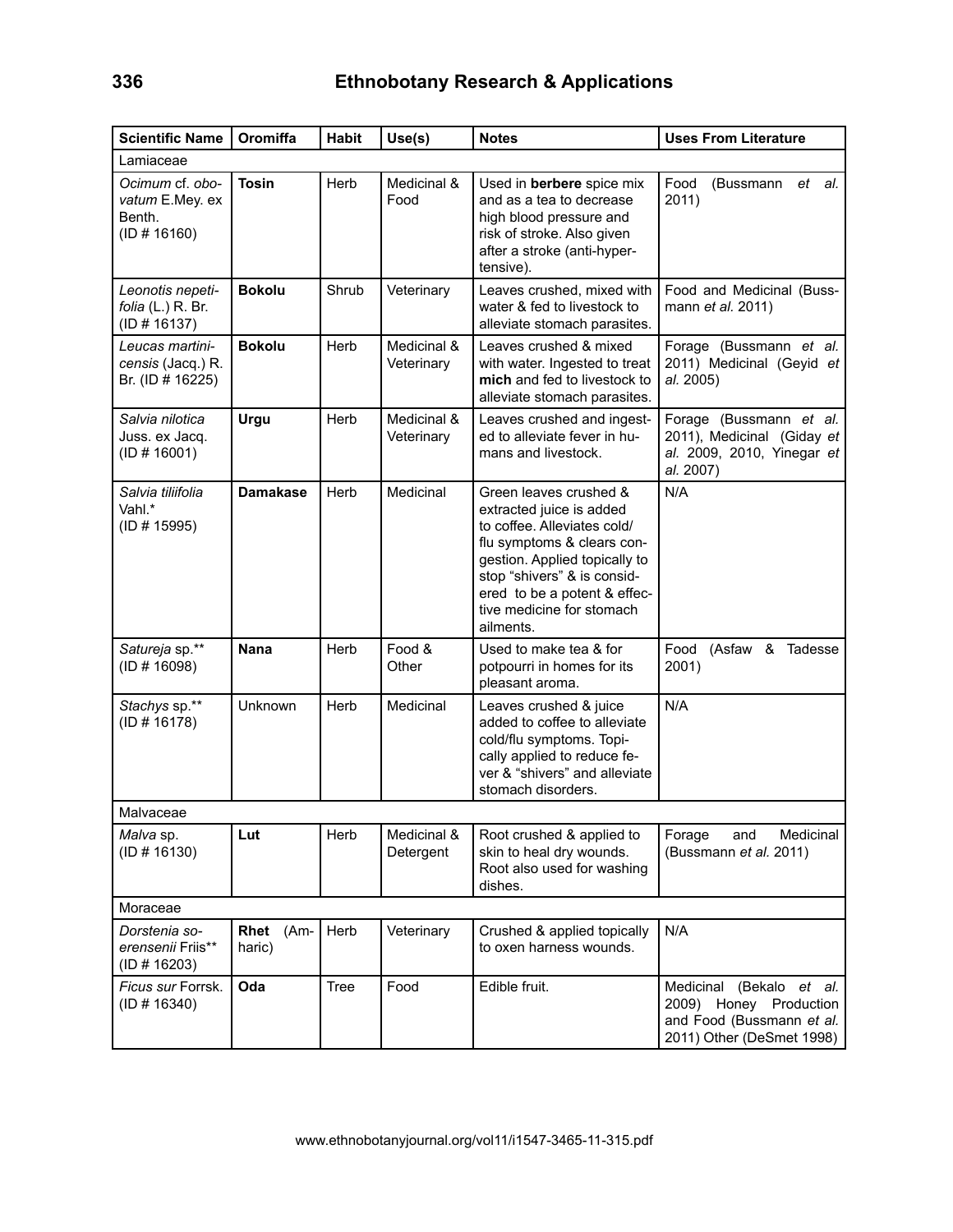| <b>Scientific Name</b>                                 | Oromiffa | <b>Habit</b> | Use(s)                   | <b>Notes</b>                                                                                                                                       | <b>Uses From Literature</b>                                                                                                                                                                                                                                                                                                                                                                                                                                  |
|--------------------------------------------------------|----------|--------------|--------------------------|----------------------------------------------------------------------------------------------------------------------------------------------------|--------------------------------------------------------------------------------------------------------------------------------------------------------------------------------------------------------------------------------------------------------------------------------------------------------------------------------------------------------------------------------------------------------------------------------------------------------------|
| Myrsinaceae                                            |          |              |                          |                                                                                                                                                    |                                                                                                                                                                                                                                                                                                                                                                                                                                                              |
| Myrsine africana<br>L. (ID # 16022)                    | Abeye    | <b>Tree</b>  | Cooking                  | Leaves used to wrap bread<br>dough for cooking.                                                                                                    | Food (Asfaw & Tadesse<br>2001, PFAF 2012) Medici-<br>nal (PFAF 2012, Yineger<br>& Yewhalaw 2007) Other<br>(Bussmann et al. 2011) Fire-<br>wood (PFAF 2012)                                                                                                                                                                                                                                                                                                   |
| Rapanea mela-<br>nophloeos (L.)<br>Mez<br>(ID # 16194) | Tula     | <b>Tree</b>  | Firewood &<br>Cooking    | Burned to make charcoal.<br>Bread dough wrapped with<br>leaves for baking.                                                                         | N/A                                                                                                                                                                                                                                                                                                                                                                                                                                                          |
| Phytolaccaceae                                         |          |              |                          |                                                                                                                                                    |                                                                                                                                                                                                                                                                                                                                                                                                                                                              |
| Phytolacca do-<br>decandra L'Hér.<br>(ID # 16121)      | Andode   | Climber      | Medicinal &<br>Detergent | Fruit used for washing<br>clothes. Crush fruit & boil<br>as anti-rabies medicine for<br>humans if bitten by a rabid<br>dog.                        | Medicinal<br>(Abebe<br>1986.<br>Bekalo et al. 2009, Buss-<br>mann et al. 2011, Gedif<br>& Hahn 2003, Giday et<br>al. 2007, 2009, 2010, Ka-<br>runamoorthi<br>&<br>Tsehaye<br>2012, Mesfin et al. 2009,<br>Teklehaymanot 2009, Tekle-<br>haymanot & Giday 2007,<br>Teklehaymanot et al. 2007;<br>Wilson & Mariam 1979, Yin-<br>egar et al. 2007, Zenebe et<br>al. 2012) Detergent (Buss-<br>mann et al. 2011) Other<br>(Bussmann et al. 2011,<br>DeSmet 1998) |
| Plantaginaceae                                         |          |              |                          |                                                                                                                                                    |                                                                                                                                                                                                                                                                                                                                                                                                                                                              |
| Plantago palma-<br>ta Hook. f.**<br>(ID # 16428)       | Anamuru  | Herb         | Medicinal                | Used to treat parasites,<br>swollen tonsils & general<br>throat swelling.                                                                          | N/A                                                                                                                                                                                                                                                                                                                                                                                                                                                          |
| Poaceae                                                |          |              |                          |                                                                                                                                                    |                                                                                                                                                                                                                                                                                                                                                                                                                                                              |
| Paspalum sp.<br>(ID # 16248)                           | Chokorsa | Grass        | Medicinal                | Stem is chewed & put on<br>venomous snake bite (only<br>special healers can do this).                                                              | Forage<br>(Bussmann et al.<br>2011)                                                                                                                                                                                                                                                                                                                                                                                                                          |
| Polypodiaceae                                          |          |              |                          |                                                                                                                                                    |                                                                                                                                                                                                                                                                                                                                                                                                                                                              |
| Thelypteris sp.**<br>(ID # 16394)                      | Kokosa   | Fern         | Medicinal                | Leaves crushed, mixed with<br>butter & applied as a topical<br>anti-fungal medicine. *Note:<br>All ferns identified were<br>said to have this use. | N/A                                                                                                                                                                                                                                                                                                                                                                                                                                                          |
| Pteridaceae                                            |          |              |                          |                                                                                                                                                    |                                                                                                                                                                                                                                                                                                                                                                                                                                                              |
| Pteris catop-<br>tera Kunze (ID #<br>16015)            | Kokosa   | Fern         | Medicinal                | Leaves crushed, mixed with<br>butter & applied as a topical<br>anti-fungal medicine. *Note:<br>All ferns identified were<br>said to have this use. | Forage (Bussmann et al.<br>2011)                                                                                                                                                                                                                                                                                                                                                                                                                             |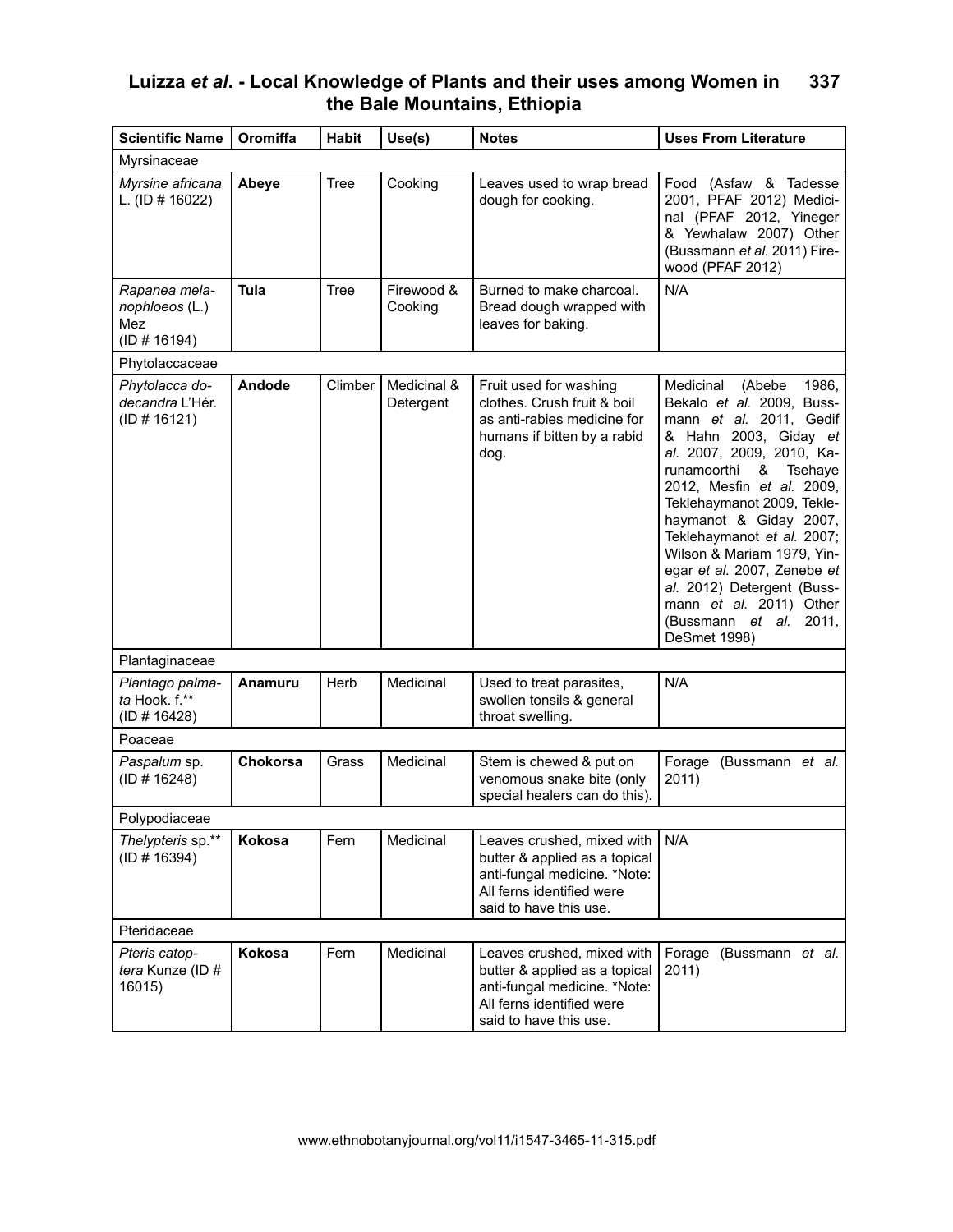| <b>Scientific Name</b>                           | Oromiffa                | <b>Habit</b> | Use(s)                    | <b>Notes</b>                                                                                                                                                                                                        | <b>Uses From Literature</b>                                                                                                                                                                                                                                                                                       |
|--------------------------------------------------|-------------------------|--------------|---------------------------|---------------------------------------------------------------------------------------------------------------------------------------------------------------------------------------------------------------------|-------------------------------------------------------------------------------------------------------------------------------------------------------------------------------------------------------------------------------------------------------------------------------------------------------------------|
| Pteris sp.<br>(ID # 16420)                       | Kokosa                  | Fern         | Medicinal                 | Leaves crushed, mixed with<br>butter & applied as a topical<br>anti-fungal medicine. *Note:<br>All ferns identified were<br>said to have this use.                                                                  | N/A                                                                                                                                                                                                                                                                                                               |
| Ranunculaceae                                    |                         |              |                           |                                                                                                                                                                                                                     |                                                                                                                                                                                                                                                                                                                   |
| Delphinium well-<br>byi Hemsl.**<br>(ID # 16059) | Helo ababa<br>(Amharic) | Herb         | Spiritual/<br>Ceremonial  | Flowers are picked by chil-<br>dren at the new year & cel-<br>ebrate by singing & dancing<br>with the flowers around the<br>river.                                                                                  | N/A                                                                                                                                                                                                                                                                                                               |
| Rhamnaceae                                       |                         |              |                           |                                                                                                                                                                                                                     |                                                                                                                                                                                                                                                                                                                   |
| Rhamnus prinoi-<br>des L'Hér.<br>(ID # 16431)    | Geesho                  | Shrub        | Food                      | Entire plant is cut up, dried<br>then boiled & fermented to<br>make alcohol called teg.<br>Respondents noted that<br>they do not use it as they<br>are Muslims.                                                     | (Bussmann et al.<br>Food<br>2011, Mesfin et al. 2009)<br>Medicinal (Teklehaymant &<br>Giday 2007, Teklehaymanot<br>et al. 2007, Yinegar et al.<br>2007, Zenebe et al. 2012)                                                                                                                                       |
| Rosaceae                                         |                         |              |                           |                                                                                                                                                                                                                     |                                                                                                                                                                                                                                                                                                                   |
| Alchemilla fisch-<br>eri Engl.<br>(ID # 16169)   | <b>Tuta</b>             | Herb         | Medicinal                 | Leaves smashed & put on<br>wounds from metal objects.                                                                                                                                                               | Forage and Other (Buss-<br>mann et al. 2011)                                                                                                                                                                                                                                                                      |
| Rubus pinnatus<br>Willd.<br>(ID # 1)             | Hagena                  | Shrub        | Medicinal                 | Leaves boiled, mixed with<br>butter & ingested in morn-<br>ing to soothe coughing.                                                                                                                                  | Food (Asfaw & Tadesse<br>2001)                                                                                                                                                                                                                                                                                    |
| Rubus steudneri<br>Schweinf.<br>(ID # 16192)     | Gora                    | Shrub        | Food                      | Edible fruit.                                                                                                                                                                                                       | Food (Asfaw & Tadesse<br>2001, Bussmann et al. 2011,<br>Mengitsu & Hager 2008)<br>Forage (Bussmann et al.<br>2011) Medicinal (Demma et<br>al. 2009, Giday et al. 2009)                                                                                                                                            |
| Rubiaceae                                        |                         |              |                           |                                                                                                                                                                                                                     |                                                                                                                                                                                                                                                                                                                   |
| Coffea arabica L.<br>(ID # 16305)                | <b>Būn</b>              | Tree         | Medicinal &<br>Food       | Leaves dried for tea. Beans<br>ground & brewed for cof-<br>fee. Bean shells "in the old<br>times" were made into a<br>coffee tea (not common<br>anymore). Coffee with lem-<br>on & honey used to treat<br>diarrhea. | Food (Bussmann et al. 2011,<br>Mesfin et al. 2009) Medici-<br>nal (Gedif & Hahn 2003, Gi-<br>day et al. 2010, Mesfin et al.<br>2009)                                                                                                                                                                              |
| Solanaceae                                       |                         |              |                           |                                                                                                                                                                                                                     |                                                                                                                                                                                                                                                                                                                   |
| Datura stramo-<br>nium L.<br>(ID # 16363)        | <b>Atsafaris</b>        | Herb         | Medicinal &<br>Veterinary | Leaves crushed & used<br>to wash the body of cattle<br>with infected open wounds.<br>Fruit acts as a pain killer for<br>toothaches.                                                                                 | Medicinal<br>(Abebe<br>1984,<br>1986, Gedif & Hahn 2003,<br>Giday et al. 2007, 2009,<br>Teklehaymanot & Giday<br>2007, Teklehaymanot et<br>al. 2007, Wilson & Mariam<br>1979, Wondimu et al. 2007,<br>Zenebe et al. 2012) Vet-<br>erinary (Giday et al. 2009;<br>Zenebe et al. 2012) Food<br>(Mesfin et al. 2009) |